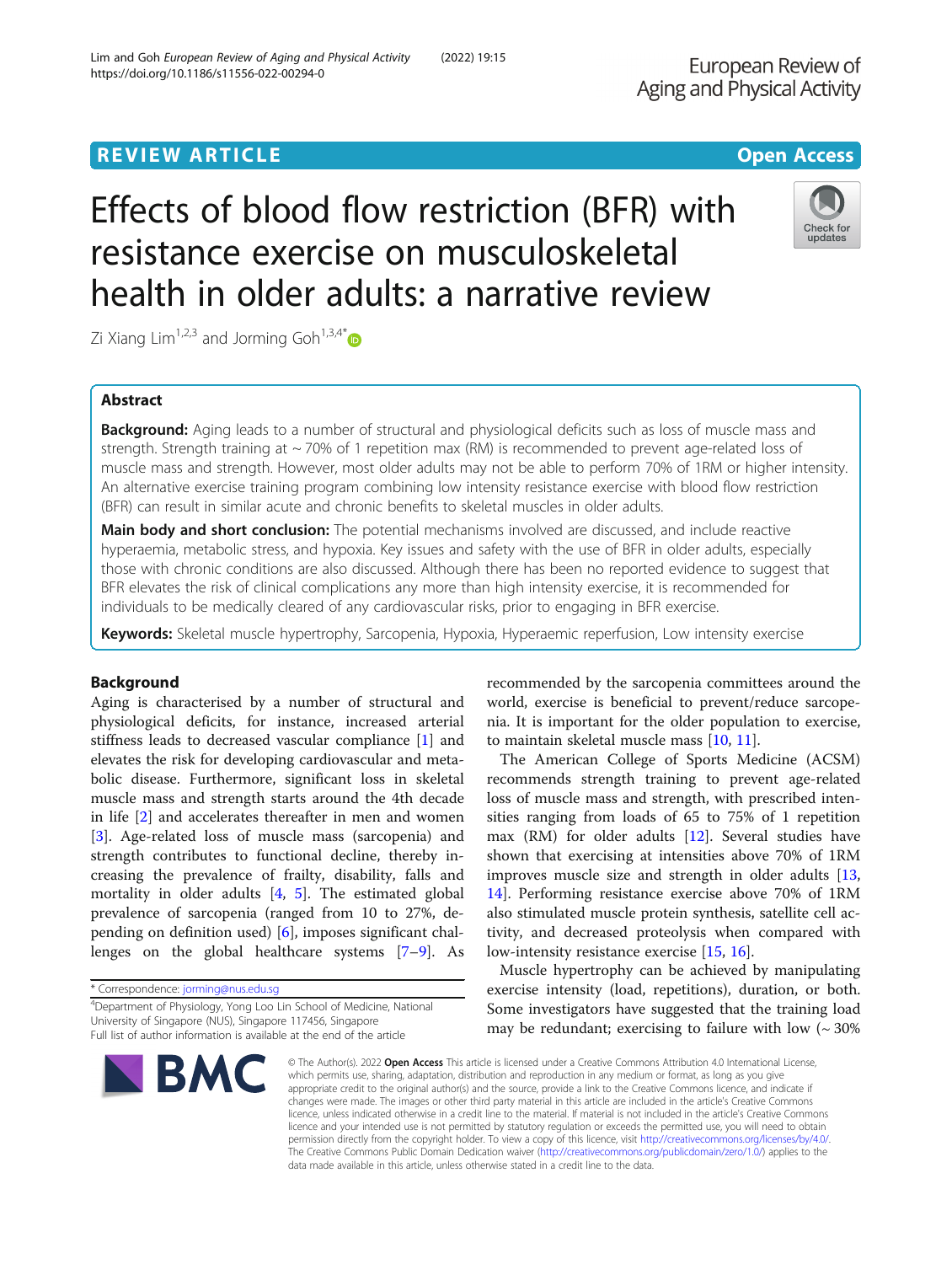1RM) or high loads  $({\sim 80\%~1~RM})$  resulted in similar rates of muscle hypertrophy [\[17,](#page-12-0) [18\]](#page-12-0). A disadvantage in using low loads  $({\sim} 30\%$  1RM) is the longer duration required to reach muscular fatigue. To economize exercise time, it may be prudent to increase the intensity of exercise. Resistance training with heavier loads is necessary to maximize the development of muscle mass and strength [\[13](#page-12-0), [19](#page-12-0)].

High-intensity resistance exercise stimulates the molecular pathways that regulate protein synthesis/hypertrophy. Skeletal muscle from young adults performing high-intensity resistance exercise (70% 1RM) showed an activation of the mammalian target of rapamycin (mTOR) signalling pathway (Fig. 1): protein kinase B (AKT);  $\sim$  50%, mTOR;  $\sim$  100%, ribosomal protein S6 kinase beta-1 (S6K1);  $\sim$  150%, 4E binding protein 1 (4E-BP1);  $\sim$  50%, extracellular signal-regulated kinase 1/2 (ERK1/2);  $\sim$  300%, ribosomal protein S6 (S6;  $\sim$  200%), and increased protein synthesis  $({\sim}60\%)$  3 to 24 hours post-exercise [\[20](#page-12-0)]. However, older adults performing the same resistance exercise had reduced extent of, or did not achieve significant changes in muscle protein synthesis, or phosphorylation of intramuscular proteins in the mTOR pathway [[20](#page-12-0)], suggesting that aging impairs the anabolic response to acute high-intensity resistance exercise. While inconclusive, the impaired anabolic response in older adults has been suggested to be associated with basal hyperphosphorylation of S6K1 [\[21](#page-12-0)] and basal mTOR complex 1 (mTORC1; Fig. 1) [[22\]](#page-12-0). Partial inhibition of mTORC1, using Everolimus, a rapamycinmimetic (rapalog), counteracted age-associated sarcopenia in aged rat models [\[23](#page-12-0)]. Hyperphosphorylation of these intramuscular signalling proteins could reduce AKT phosphorylation and degradation of Insulin receptor substrate 1 (IRS-1) [[24\]](#page-12-0). Therefore, it is possible that chronic phosphorylation of the mTORC1/S6K1 pathway impairs the age-related anabolic response. In support of this viewpoint, it had been demonstrated that mTORC1 is hyperphosphorylated in skeletal muscles of sarcopenic rats [[23\]](#page-12-0).

A possible solution to overcome the impaired anabolic response in older individuals is to increase the volume of exercise training. Doubling resistance exercise volume, by increasing from 3 to 6 sets of 40% 1RM and 75% 1RM, upregulated intramuscular protein expression  $(S6K1; \sim 100\%$  and  $\sim 75\%$  respectively) and muscle protein synthesis ( $\sim$  300% and  $\sim$  100% respectively) in older adults, but was not further enhanced in young adults [[25\]](#page-12-0). However, high-intensity load and increased training volume in resistance or aerobic training programs are impractical for older adults with chronic medical conditions, or in older, deconditioned adults. This is primarily because a major barrier for older adults to commit to exercise programs is the perceived time constraint [\[26](#page-12-0)]. Therefore, an alternative solution would be needed to recapitulate the benefits of exercise in the older adults.



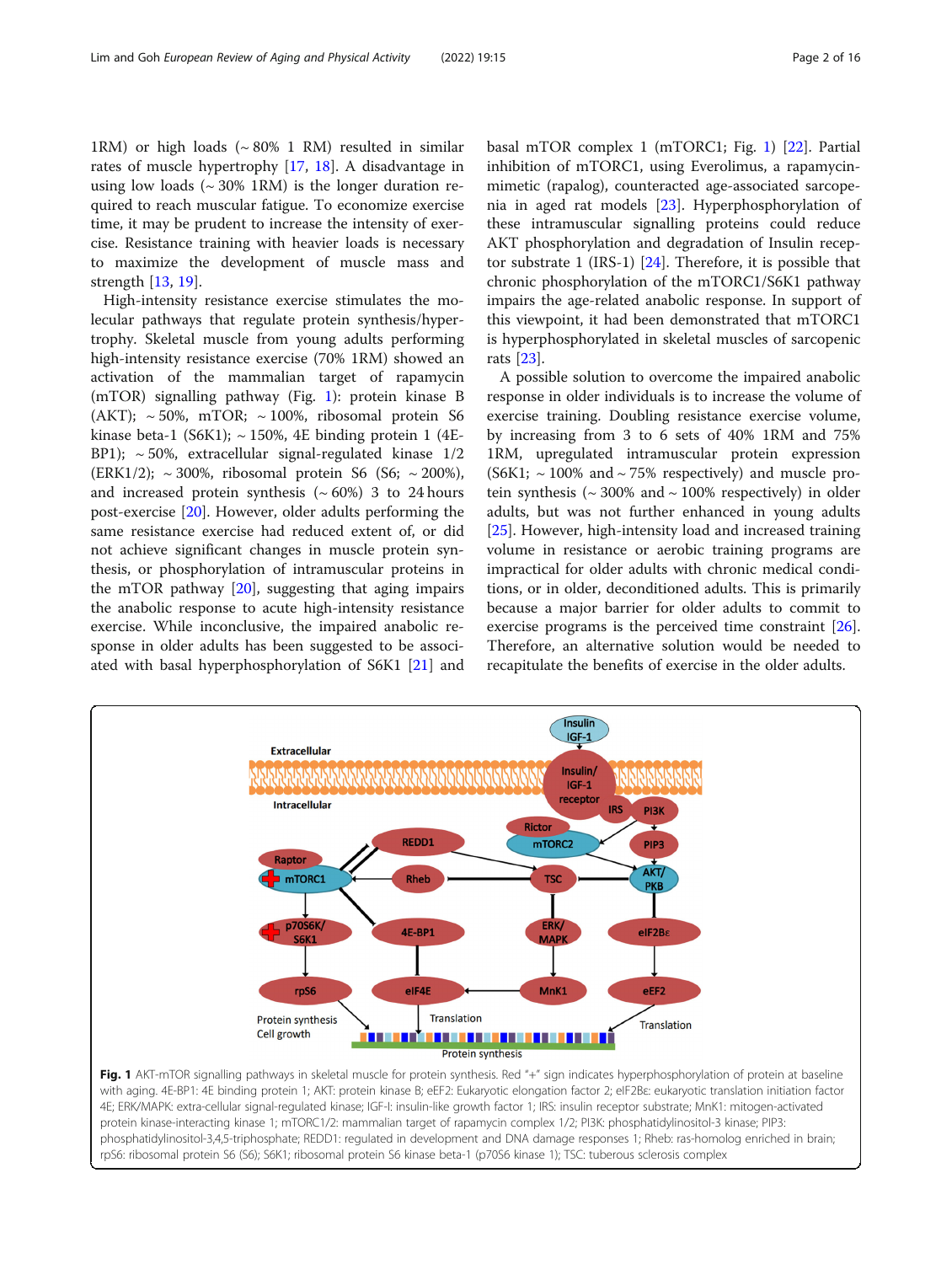An alternative exercise training method that combines blood flow restriction (BFR) with low-intensity exercise, both resistance and aerobic, can result in positive physiological adaptations akin to performing highintensity exercise. For instance, combining BFR with low-intensity resistance training increased intramuscular signaling pathways and the rate of muscle protein synthesis in younger [[27](#page-12-0)] and older adults [[28\]](#page-12-0), as compared with low-intensity resistance training alone. In addition, combining BFR with low-intensity exercise was as effective as high-intensity exercise in increasing muscle mass and strength [\[29](#page-13-0)–[32\]](#page-13-0).

Given that there may be different mechanisms involved with the use of BFR in older adults as compared to younger adults, the purpose of this narrative review is to summarise the short- and long-term effects of combining BFR with resistance exercise on physiological and molecular responses in older adults. The adaptations and potential mechanisms with the use of BFR alone, or with exercise in older adults will be discussed in the next section. Finally, key issues and safety of the use of BFR in older adults will be discussed.

#### History and origin of BFR

The origins of BFR can be traced as far back as 1966, where Dr. Yoshiaki Sato's leg became numb after sitting at a Buddhist memorial in a kneeling position [\[33](#page-13-0)]. He then started to massage his calf and noticed the swelling and discomfort was similar to performing calf-raise exercises [[33\]](#page-13-0). Dr. Sato then experimented and eventually developed and patented the KAATSU training method [[33\]](#page-13-0), which combines BFR with low-intensity resistance exercise (~ 20–50% 1RM). The KAATSU method typically involves applying a tourniquet that occludes up to 200 mmHg of systolic blood pressure (SBP), while performing low-intensity resistance exercise (Table [1](#page-3-0)).

#### Benefits of BFR without exercise

Without incorporating exercise, BFR alone reduced disuse atrophy by 9.4% and 9.2% in knee extensors and flexors respectively, compared with control (limb immobilization) [[34](#page-13-0)]. Further, BFR reduced and delayed skeletal muscle atrophy in young healthy adults immobilised with casts after injury [\[34](#page-13-0)–[36\]](#page-13-0), as well as in older adults with chronic disease [\[37](#page-13-0)]. These studies suggest that BFR-induced hypoxia and/or hyperaemic reperfusion may preserve muscle mass in age-associated sarcopenia. Apart from improving disuse atrophy, BFR was also effective in mitigating strength reduction during limb immobilisation [[35](#page-13-0), [36\]](#page-13-0). Given the paucity of studies investigating the effects of BFR in physiological responses in older adults, future studies should explore whether BFR mitigates changes in muscle strength and size differently between young adults and older adults.

### Acute BFR with resistance exercise in older adults

Combining BFR with a single session of resistance exercise in older men increased phosphorylation of proteins involved in skeletal muscle anabolism (mTORC1;  $\sim$  30%, S6K1; 300%, S6 Ser235/236; ~ 1800%, S6 Ser240/244; ~ 500%), and muscle protein synthesis  $({\sim} 56%)$  immediately post-exercise [[28](#page-12-0)]. The concentration of anabolic hormones such as growth hormone (GH), was also increased in systemic circulation 15–30 min after combined BFR and resistance exercise, and returned to resting concentrations 45 mins post-exercise [[28](#page-12-0)]. It is important to note that the increase in systemic concentrations of GH was observed post-BFR with lowintensity resistance exercise but not with low-intensity resistance exercise alone [[38\]](#page-13-0). The reduced systemic GH concentrations in normal aging is associated with reduced muscle mass and strength and slower muscle protein synthesis [\[39](#page-13-0)]. Administration of GH in older adults increased muscle protein synthesis and muscle growth, which may be mediated through the insulin-like growth factor 1 (IGF-1) signalling pathway [[40](#page-13-0), [41](#page-13-0)]. BFR with resistance exercise also elevated other blood biomarkers such as cortisol [[28\]](#page-12-0), lactate [[28,](#page-12-0) [42,](#page-13-0) [43](#page-13-0)] and interleukin-6 (IL-6) [\[38](#page-13-0)], which are related to exercise-induced metabolic stress and contribute to skeletal muscle adaptations [[44](#page-13-0), [45\]](#page-13-0). An elevation of these biomarkers in systemic circulation during a combined session of BFR with resistance exercise would suggest that this exercise mode is sufficient for skeletal muscle adaptations.

#### BFR with chronic resistance training in older adults

Chronic resistance exercise training improves musculoskeletal health in older adults [\[43](#page-13-0)]. Maintaining or enhancing skeletal muscle mass can slow the rate of functional decline with aging  $[46-48]$  $[46-48]$  $[46-48]$  $[46-48]$  $[46-48]$ , given the strong evidence that regular participation in physical activity improves physical capacity and mobility, while reducing the risk of fall-related injuries by 32–40% in older adults [[49\]](#page-13-0).

In older adults, performing 3 to 12 weeks of BFR with low-intensity resistance exercise increased muscle mass and strength (Table [2](#page-5-0)), compared with low-intensity resistance exercise without BFR [\[28\]](#page-12-0) or with sedentary controls [\[50,](#page-13-0) [51\]](#page-13-0). The increases in muscle crosssectional area (CSA) [[29,](#page-13-0) [31](#page-13-0), [32,](#page-13-0) [52](#page-13-0)–[55](#page-13-0)], leg press (muscle strength) [\[30](#page-13-0), [54,](#page-13-0) [55](#page-13-0)] and leg extension (muscle strength) [[29](#page-13-0)–[32,](#page-13-0) [53](#page-13-0)–[55\]](#page-13-0) in older adults were similar when compared with resistance exercises incorporating heavier loads ( $\geq 70\%$  1RM) [[29](#page-13-0)–[32,](#page-13-0) [52](#page-13-0)–[55](#page-13-0)]. In a different study, 12 weeks of combined BFR with resistance exercise resulted in increased muscle size and strength, relative to high-intensity resistance exercise alone [[56\]](#page-13-0). In addition, BFR combined with resistance exercise training improved cardiovascular health in older participants,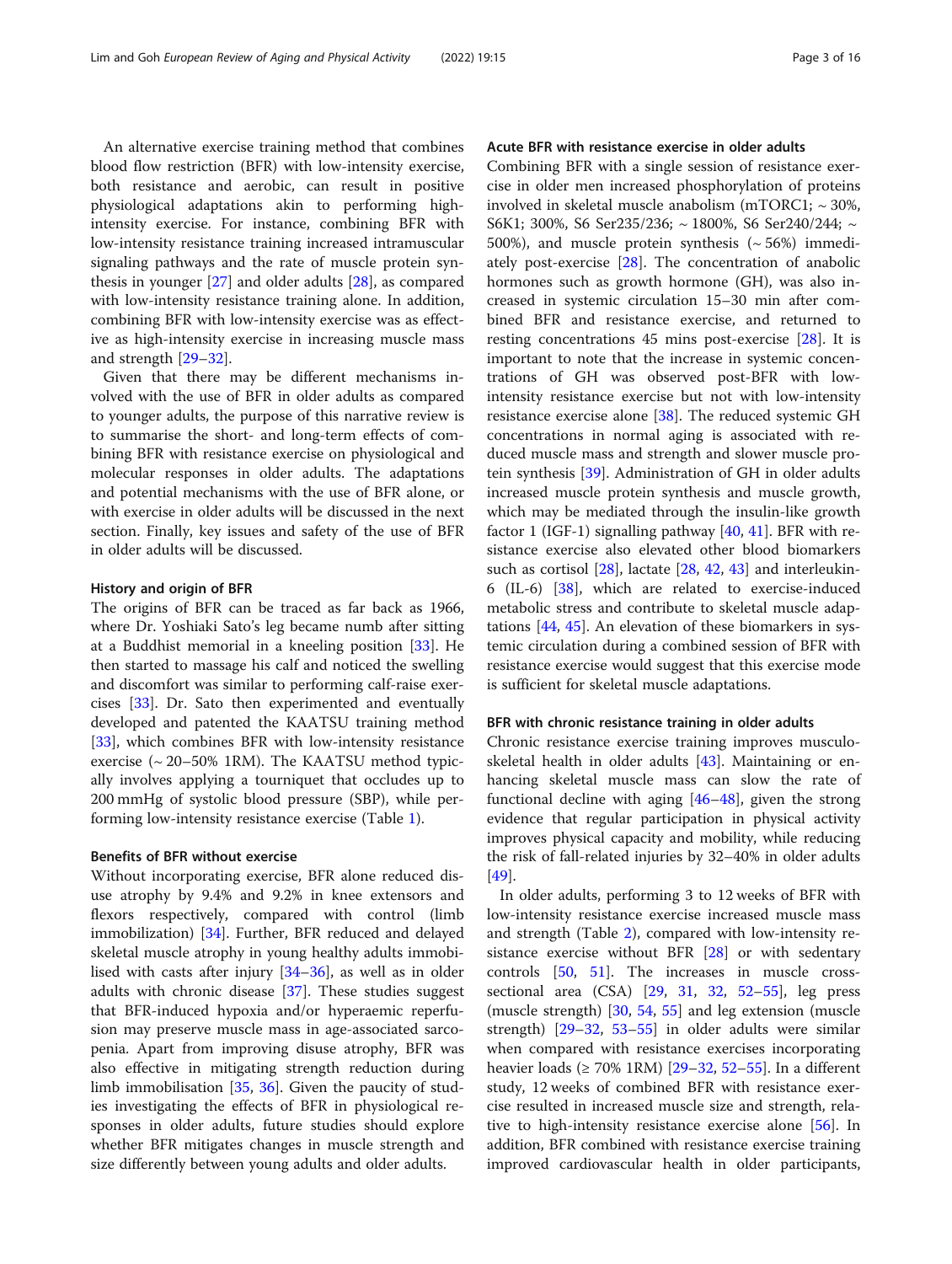# <span id="page-3-0"></span>Table 1 Acute resistance exercise with BFR in older adults

|        | Article Subject characteristics                                                                                             | <b>Exercise</b><br>protocol                                                                                | <b>BFR</b> method                        | Side effects                                                                                                                          | <b>Research outcomes</b>                                                                                                                                                                                                                                                                                                                                                                                                                                                                                                                                                                                                                                                                                                                                                                                                                                                                                                                                                                                                                                                                                                                                      |
|--------|-----------------------------------------------------------------------------------------------------------------------------|------------------------------------------------------------------------------------------------------------|------------------------------------------|---------------------------------------------------------------------------------------------------------------------------------------|---------------------------------------------------------------------------------------------------------------------------------------------------------------------------------------------------------------------------------------------------------------------------------------------------------------------------------------------------------------------------------------------------------------------------------------------------------------------------------------------------------------------------------------------------------------------------------------------------------------------------------------------------------------------------------------------------------------------------------------------------------------------------------------------------------------------------------------------------------------------------------------------------------------------------------------------------------------------------------------------------------------------------------------------------------------------------------------------------------------------------------------------------------------|
| $[92]$ | $14\frac{9}{2}$ , $(45 \pm 9.9 \text{ y0})$<br>Hypertensive & sedentary                                                     | 30% 1RM,<br>bilateral knee<br>extension<br>$3 \times 15$ reps<br>45 sec rest<br>between sets               | 80% of arterial<br>pressure<br>occlusion | Not mentioned                                                                                                                         | SBP up to 60 min post-exercise 13.2% Į<br>$HR \leftrightarrow$<br>$DBP \leftrightarrow$                                                                                                                                                                                                                                                                                                                                                                                                                                                                                                                                                                                                                                                                                                                                                                                                                                                                                                                                                                                                                                                                       |
| $[28]$ | $7\delta$ , (70 ± 2 yo)<br>Healthy, nonclinical<br>Physically active but no<br>structured training                          | 20% 1RM,<br>bilateral knee<br>extension<br>30, 15, 15, 15<br>reps<br>30 sec rest<br>between sets           | 200 mmHg                                 | Reported discomfort<br>comparable to high-intensity<br>resistance exercise.<br>No side effects reported up to<br>1-week post-exercise | Leg circumference 52% 1<br><b>Blood markers</b><br>Blood lactate 175% 15 min post-exercise,<br>back to baseline 60 min post-exercise.<br>Cortisol ~ 1100% 1 post-exercise, back to<br>baseline 3 hr. post-exercise<br>GH ~ 400% $\uparrow$ 15 min post-exercise, back to<br>baseline 45 min post-exercise<br>$IL-6 \leftrightarrow$<br>$ GF-I \leftrightarrow$<br>D-dimer $\leftrightarrow$<br>Blood glucose $\leftrightarrow$<br>Intramuscular<br>Muscle protein synthesis $\sim$ 50% $\uparrow$<br>mTOR Ser2448 ~ 30% $\uparrow$ 3 hr. post-exercise<br>S6K1 Thr389 ~ 300% ↑ 3 hr. post-exercise<br>S6 Ser235/235 ~ 1000% 1 & 1800% 1, 1 & 3<br>hr. post-exercise<br>S6 Ser 240/244 ~ 500% ↑ 3 hr. post-exercise<br>MnK1 Thr197/202 ~ 200% 1 1 hr. post-<br>exercise<br>AKT Thr308 $\sim$ 72% $\uparrow$ 3 hr. post-exercise<br>4E-BP1, eEF2, eIF2Bε $\leftrightarrow$<br>REDD1 gene expression 41% J 3 hr. post-<br>exercise<br>REDD2 gene expression 42% L 3 hr. post-<br>exercise<br>REDD1 protein $\leftrightarrow$<br>AMPKa Thr172 $\leftrightarrow$<br>$HSP70 \leftrightarrow$<br>FAK Tyr576/577 $\leftrightarrow$<br>FOXO3a Ser253 $\leftrightarrow$ |
| $[38]$ | $7\delta$ , (71.0 ± 6.5 yo)<br>Healthy, nonclinical<br>Performs regular aerobic<br>exercise, but not resistance<br>exercise | 20% 1RM,<br>unilateral knee<br>extension<br>5 sets (30, 9, 6,<br>5, 4 reps)<br>30 sec rest<br>between sets | $\sim$ 110 mmHg                          | Not mentioned                                                                                                                         | GH ~ 220% $\uparrow$ 30 min post-exercise<br>Vascular endothelial growth factor ~ 250%<br>↑ up to 2 hour post-exercise<br>IL-6 ~ 15% ↑ 1- & 2-hour post-exercise<br>Cortisol $\leftrightarrow$<br>$IGF-1 \leftrightarrow$                                                                                                                                                                                                                                                                                                                                                                                                                                                                                                                                                                                                                                                                                                                                                                                                                                                                                                                                     |
| $[42]$ | $18\frac{1}{2}$ , (67.0 ± 1.7 yo)<br>Hypertensive & sedentary                                                               | 20% 1RM,<br>bilateral knee<br>extension<br>$3 \times 10$ reps<br>1 min rest<br>between sets                | 80% of arterial<br>pressure<br>occlusion | Not mentioned                                                                                                                         | During exercise<br>SBP ~ 60.0% $\uparrow$<br>DBP ~ 62.6% $\uparrow$<br>HR $\sim$ 22.1% $\uparrow$<br>SVR ~ 66.5% $\uparrow$<br>$SV \leftrightarrow$<br>$CO \leftrightarrow$<br>Post-exercise<br>SBP $\sim$ 2.2% $\downarrow$<br>DBP $\sim$ 2.4% $\downarrow$<br>HR $\sim$ 8.1% $\downarrow$<br>$SVR \leftrightarrow$<br>$SV \sim 30.7\% \downarrow$<br>$CO \sim 27.9\%$ $\downarrow$<br>Lactate $\sim$ 28.6% $\uparrow$                                                                                                                                                                                                                                                                                                                                                                                                                                                                                                                                                                                                                                                                                                                                       |
| [101]  | $122$ , $(57 \pm 7 \text{ y0})$<br>Hypertensive & sedentary                                                                 | 20% 1RM, leg<br>press<br>$3 \times 15$ reps<br>30 sec rest<br>between sets                                 | pressure<br>occlusion                    | 100% of arterial Not mentioned                                                                                                        | During exercise<br>SBP ~ 62.2% $\uparrow$<br>DBP ~ 69.6% $\uparrow$<br>HR ~ 58.3% $\uparrow$<br>$CO \sim 20\%$ 1                                                                                                                                                                                                                                                                                                                                                                                                                                                                                                                                                                                                                                                                                                                                                                                                                                                                                                                                                                                                                                              |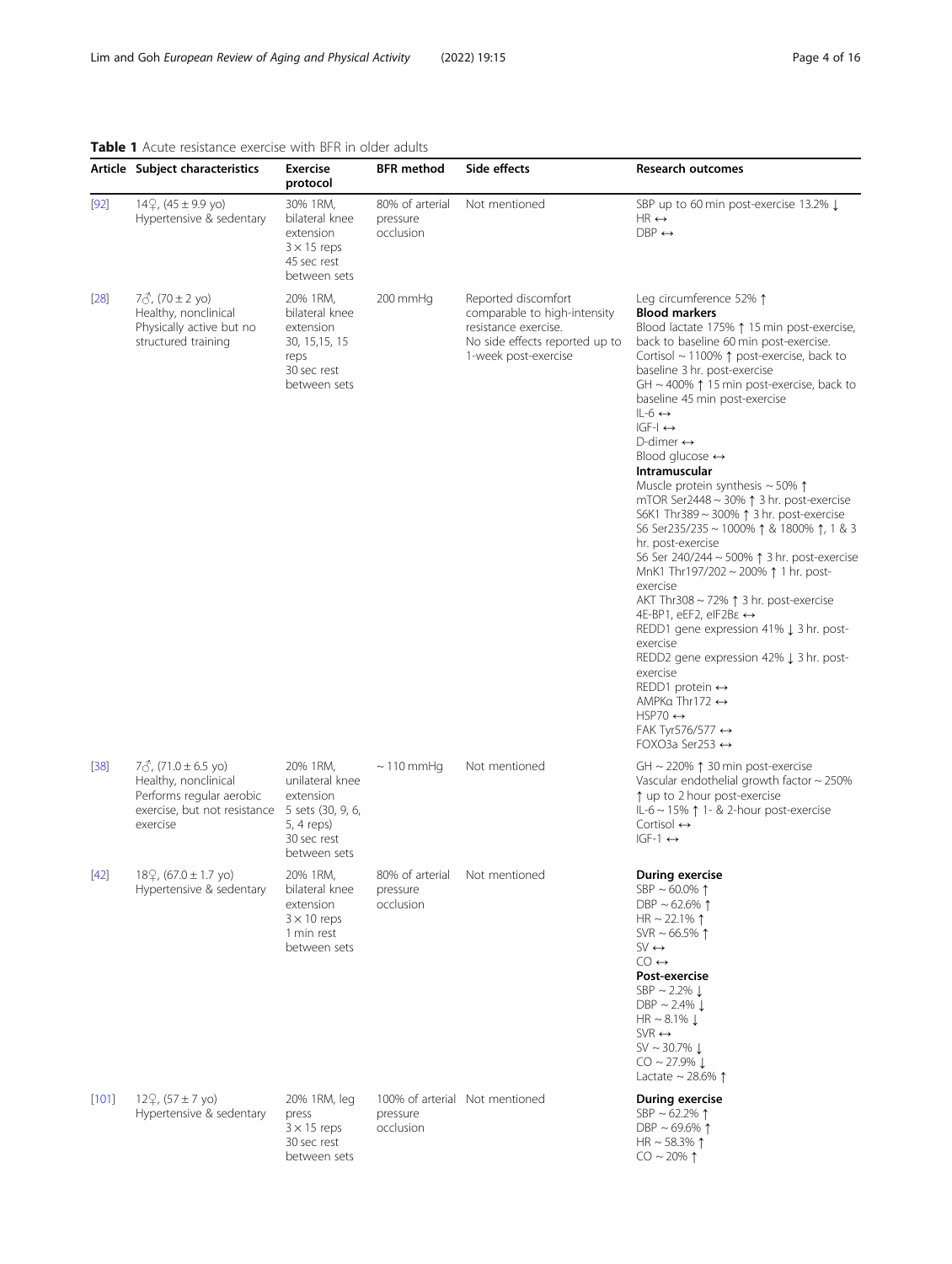|        | Article Subject characteristics                                 | <b>Exercise</b><br>protocol                                                                                              | <b>BFR</b> method                        | Side effects  | <b>Research outcomes</b>                                                                                                                                                                   |
|--------|-----------------------------------------------------------------|--------------------------------------------------------------------------------------------------------------------------|------------------------------------------|---------------|--------------------------------------------------------------------------------------------------------------------------------------------------------------------------------------------|
|        |                                                                 |                                                                                                                          |                                          |               | SVR only in 2nd & 3rd set $\sim$ 42.0% $\uparrow$<br>During rest intervals<br>SBP ~ 35.9% $\uparrow$<br>DBP ~ 15.1% 1<br>HR ~ 14.5% $\uparrow$<br>$CO \sim 17.8\%$ 1<br>SVR $\sim$ 54.6% 1 |
| $[43]$ | $13\delta$ , (70 ± 5 yo)<br>Healthy, nonclinical &<br>sedentary | 20% 1RM, leg<br>press<br>30, 15, 15, 15<br>reps<br>1 min rest<br>between sets<br>2 sec<br>concentric,<br>2 sec eccentric | 60% of arterial<br>pressure<br>occlusion | Not mentioned | Leg press trial<br>MAP & SBP $\uparrow$<br>Lactate 1 *BFR and non-BFR trial performed<br>on same day with 20-40 min rest between<br>exercises.                                             |

Table 1 Acute resistance exercise with BFR in older adults (Continued)

↑Indicates significantly increased

↓Indicates significantly decreased

↔Indicates no significant difference

4E-BP1: 4E binding protein 1; AKT: protein kinase B; AMPKα: 5′ adenosine monophosphate-activated protein kinase; eEF2: Eukaryotic elongation factor 2; eIF2Bε: eukaryotic translation initiation factor 4E; ERK/MAPK: extra-cellular signal-regulated kinase; FAK: Focal adhesion kinase; FOXO3a: Forkhead box transcription factors; HSP70: Heat stress protein 70; IGF-I: insulin-like growth factor 1; IRS: insulin receptor substrate; MnK1: mitogen-activated protein kinase-interacting kinase 1; mTORC1/2: mammalian target of rapamycin complex 1/2; PI3K: phosphatidylinositol-3 kinase; PIP3: phosphatidylinositol-3,4,5-triphosphate; REDD1: regulated in development and DNA damage responses 1; Rheb: ras-homolog enriched in brain; rpS6: ribosomal protein S6 (S6); S6K1; ribosomal protein S6 kinase beta-1 (p70S6 kinase 1); TSC: tuberous sclerosis complex; CO: Cardiac output; DBP: diastolic blood pressure; GH: growth hormone; HR: heart rate; IL-6: interleukin-6; MAP: mean arterial pressure SBP: systolic blood pressure; SV: stroke volume; SVR: systemic vascular resistance

with decreases in mean arterial pressure (MAP; 11.6%), SBP (11.0%) and diastolic blood pressures (DBP; 12.1%) respectively [[57\]](#page-13-0). Maximal aerobic exercise capacity  $(\rm{VO}_{2\rm{max}}) \sim 10\%)$  improved when participants underwent 12 weeks of BFR with low resistance exercise training [[29,](#page-13-0) [31](#page-13-0), [32\]](#page-13-0). It is important, however, to note that these studies included aerobic exercise training. Hence, synergistic  $\text{VO}_{2\text{max}}$  adaptations with aerobic training may have occurred. These physiological improvements from combining BFR with resistance exercise also led to improvements in physical function, as measured by walking speed and the chair stand test [\[50](#page-13-0), [54,](#page-13-0) [58](#page-13-0)]. Therefore, low-intensity resistance exercise combined with BFR is a viable mode of exercise for older adults.

# Potential mechanisms of combining BFR with lowintensity resistance exercise in stimulating muscle hypertrophy in older adults

Older adults have impaired anabolic responses to highintensity resistance exercise training, which may partially be attributed to repression of specific molecular signaling involving muscle hypertrophy, for instance, chronic phosphorylation of basal S6K1 [\[21\]](#page-12-0) and mTORC1 [\[22](#page-12-0)]. However, when older adults performed BFR with lowintensity resistance exercise, mTOR, S6K1, S6, mitogenactivated protein kinase-interacting kinase 1 (MnK1), AKT phosphorylation peaked 3 hours post-BFR exercise [[28\]](#page-12-0). In addition, significant increase in muscle protein synthesis was reported [\[28](#page-12-0)]. The post-exercise peak in intramuscular signalling pathways and muscle protein synthesis was similar to young adults performing highintensity resistance exercise [\[20](#page-12-0)]. However, a key difference was that skeletal muscle 4E-BP1 was phosphorylated after the BFR exercise in young adults [[28\]](#page-12-0) but not in older adults [\[28\]](#page-12-0). A depressed protein expression of 4E-BP1 may be relevant for older adults in staving off sarcopenia. In pre-clinical models, 24 month-old, 4E-BP1 knockout mice demonstrated enhanced protein synthesis in skeletal muscle, under basal and stimulated conditions, compared with age-matched wildtype controls [[59\]](#page-13-0). Furthermore, the knockout mice also exhibited increased grip strength and muscle mass, compared with the age-matched wildtype controls. These observations suggest that phosphorylated 4E-BP1 may be a repressor for downstream protein translation and targeting this gene may be a potential prophylactic for treating sarcopenia.

The mechanisms responsible for the hypertrophic response following BFR exercise are still poorly understood, but many mechanisms have been proposed. The sub-section below will briefly discuss some proposed mechanisms as to how combining BFR with lowintensity exercise can have positive adaptations.

During BFR combined with resistance exercise, blood flow is restricted, creating an ischemic response. Immediately after exercise, the release of the occlusion increases blood flow to the muscles, resulting in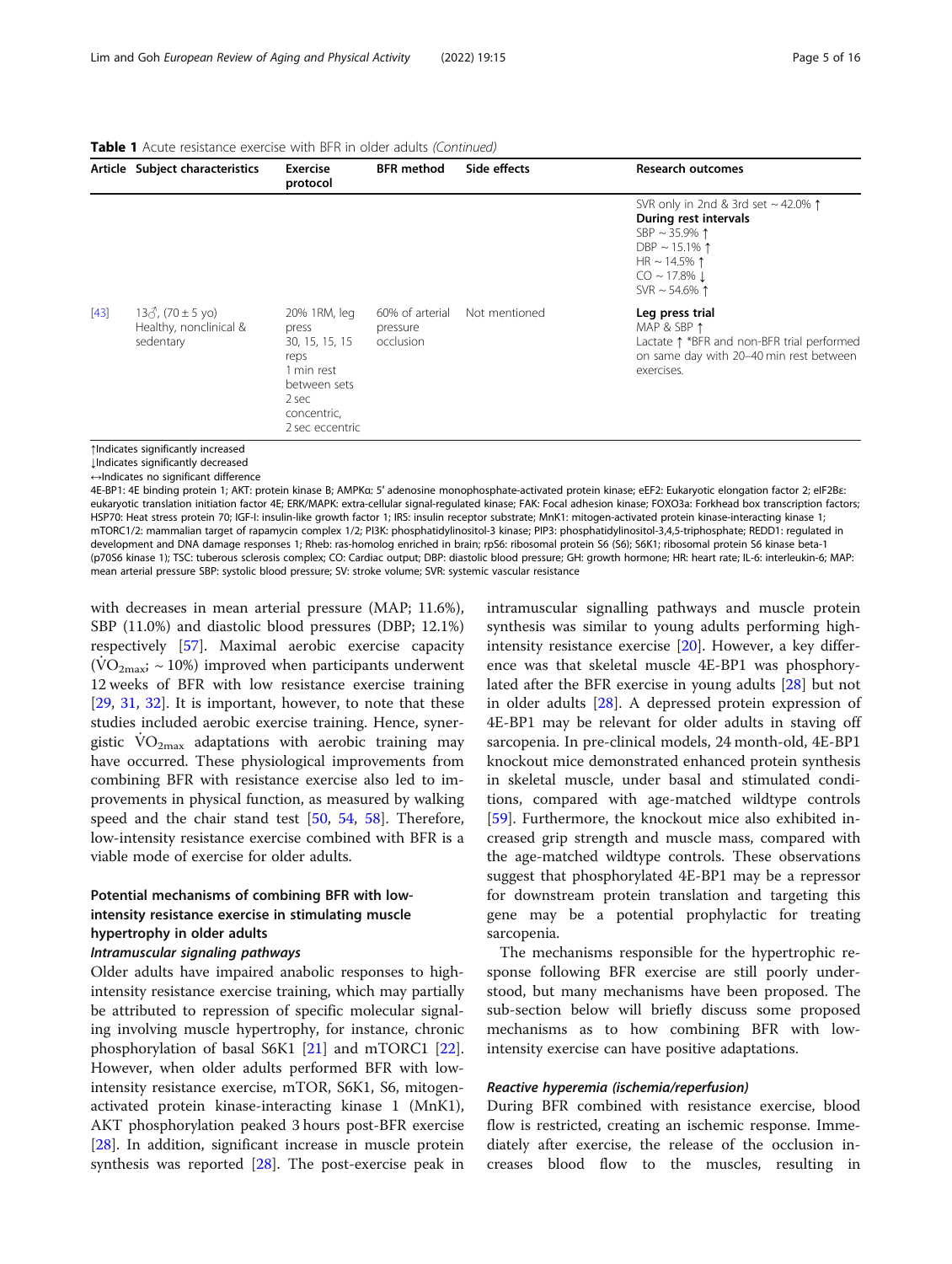|             | Article Subject<br>characteristics                                                                         | <b>Exercise Frequency</b>                                                                                                                                                                        | Rest<br>duration                                                        | <b>Exercise</b><br><b>Intensity</b>                      | <b>Number</b><br>of sets x<br>reps                                                                                 | <b>Blood flow</b><br>restriction<br>method                                                                          | Side effects                                                                                                                                                                                                                                                                                                                                                                                                                                                                 | Research<br>outcomes                                                                                                                                                                                                                                                                    |
|-------------|------------------------------------------------------------------------------------------------------------|--------------------------------------------------------------------------------------------------------------------------------------------------------------------------------------------------|-------------------------------------------------------------------------|----------------------------------------------------------|--------------------------------------------------------------------------------------------------------------------|---------------------------------------------------------------------------------------------------------------------|------------------------------------------------------------------------------------------------------------------------------------------------------------------------------------------------------------------------------------------------------------------------------------------------------------------------------------------------------------------------------------------------------------------------------------------------------------------------------|-----------------------------------------------------------------------------------------------------------------------------------------------------------------------------------------------------------------------------------------------------------------------------------------|
| $[57]$      | $8\frac{6}{3}$ , (63.8 ± 11.6)<br>yo)<br>Hypertensive &<br>sedentary                                       | 8 weeks, 2 x/ week<br>Wrist flexion 1.5 sec<br>concentric, 1.5 sec<br>eccentric                                                                                                                  | 30 sec<br>between<br>sets                                               | 30% 1RM                                                  | 3 sets<br>12, 10, 8<br>reps                                                                                        | 70% of arterial<br>pressure<br>occlusion                                                                            | Not mentioned                                                                                                                                                                                                                                                                                                                                                                                                                                                                | SBP 11.0% ↓<br>DBP 12.1% ↓<br>MAP 11.6% L<br>HR, Cortisol<br>and IL-6 $\leftrightarrow$                                                                                                                                                                                                 |
| $[54]$      | Mixed $(5\delta, 7\Omega)$ ,<br>$(76.5 (72.3 - 80.7))$<br>yo)<br>Healthy,<br>nonclinical &<br>sedentary    | 12 weeks, 2 x/ week<br>Leg curl<br>Leg extension<br>3 sec concentric, 3<br>sec eccentric                                                                                                         | 60 sec rest<br>between<br>sets<br>3 min rest<br>between<br>exercises    | 30% 1RM<br>Leg press<br>50% 1RM                          | 1st week<br>1 set to<br>failure<br>2nd week<br>2 sets to<br>failure<br>3rd week<br>onwards<br>3 sets to<br>failure | 150% of arterial<br>pressure<br>occlusion                                                                           | Not mentioned                                                                                                                                                                                                                                                                                                                                                                                                                                                                | Quadriceps<br>CSA 4.3% 1<br>Leg extension<br>strength (1RM)<br>24% 1<br>Leg press<br>strength (1RM)<br>12% $\uparrow$<br>Walking speed<br>4% 1<br>Short Physical<br>Performance<br>Battery, Quality<br>of life $\leftrightarrow$<br>Leg curl<br>strength (1RM)<br>$\longleftrightarrow$ |
| $[29]$      | Mixed $(5\delta, 6\mathcal{Q})$ ,<br>$(63.3 \pm 4.1 \text{ y0})$<br>Healthy,<br>nonclinical &<br>sedentary | 12 weeks, 4 x/ week<br>Concurrent<br>training:<br>i) 2 days Endurance<br>training $(ET)$<br>ii) 2 days low-<br>intensity resistance<br>exercise with BFR                                         | Not<br>mentioned                                                        | 1st 6 weeks<br>20% 1RM<br>7th week<br>onwards<br>30% 1RM | 1 set $\times$ 30<br>reps<br>3 sets $\times$<br>15 reps                                                            | 50% of arterial<br>pressure<br>occlusion                                                                            | Not mentioned                                                                                                                                                                                                                                                                                                                                                                                                                                                                | Quadriceps<br>CSA 7.3% 1<br>Leg press<br>strength (1RM)<br>35.4% 1<br>VO <sub>2peak</sub> 10.3%<br>C reactive<br>protein 1<br>IL-6 25% 1<br>$IL-10 \leftrightarrow$                                                                                                                     |
| $[100]$     | Mixed (6♂,10♀),<br>$(67.2 \pm 5.2 \text{ yo})$<br>Healthy, non-<br>clinical &<br>sedentary                 | 12 weeks,<br>3 x/ week<br>Leg press<br>Leg extension<br>Leg curl<br>Calf flexion                                                                                                                 | <b>Not</b><br>mentioned                                                 | 20% 1RM                                                  | To failure                                                                                                         | Equation<br>(pressure mm<br>$Hq = 0.5$ (SBP) +<br>2 (thigh<br>$circumference) +$<br>5)                              | 21 were deemed<br>related or possibly<br>related to the study<br>(6 BFR; 15 moderate<br>intensity resistance<br>training (MIRT)) The<br>majority of these<br>were related to knee<br>pain ( $n = 14$ ), & the<br>BFR group had less<br>of these reports ( $n =$<br>3) than the MIRT<br>group $(n = 11)$ A<br>total of five serious<br>adverse events were<br>observed (2 BFR; 3<br>MIRT), with only one<br>(BFR group) deemed<br>related or possibly<br>related to the study | Knee extensor<br>strength $\sim +$<br>18.1%<br>Gait speed +<br>8.6%<br>Short physical<br>performance<br>battery $\sim +$<br>0.1%<br>Lean mass $\sim +$<br>0.5%                                                                                                                          |
| $\sqrt{30}$ | $13\delta$ , $(55.9 \pm 1.0$<br>yo)<br>Healthy,<br>nonclinical &<br>recreationally<br>active               | 6 weeks<br>3 x/ week<br>Upper body<br>(latissimus pull down,<br>shoulder press &<br>biceps curl) 3 sets, 8<br>rep, 80% 1RM,<br>followed by BFR Leg<br>press &<br>Leg extension for<br>three sets | 1 min rest<br>between<br>sets, 5-10<br>min rest<br>between<br>exercises | 20% 1RM                                                  | 30, 15, 15<br>reps                                                                                                 | Start with 160<br>mmHg,<br>Increase by 20<br>mmHg if rate of<br>perceived<br>exertion (RPE)<br>was lower than<br>16 | Not mentioned                                                                                                                                                                                                                                                                                                                                                                                                                                                                | Lat pulldown<br>$\sim$ 15.9% 1<br>Shoulder press<br>$~1$ 9.6% $\uparrow$<br>Bicep curl $\sim$<br>19.3% ↑<br>Leg press<br>19.3% ↑<br>Leg extension<br>19.1% 1                                                                                                                            |

# <span id="page-5-0"></span>Table 2 Resistance training with BFR in older adults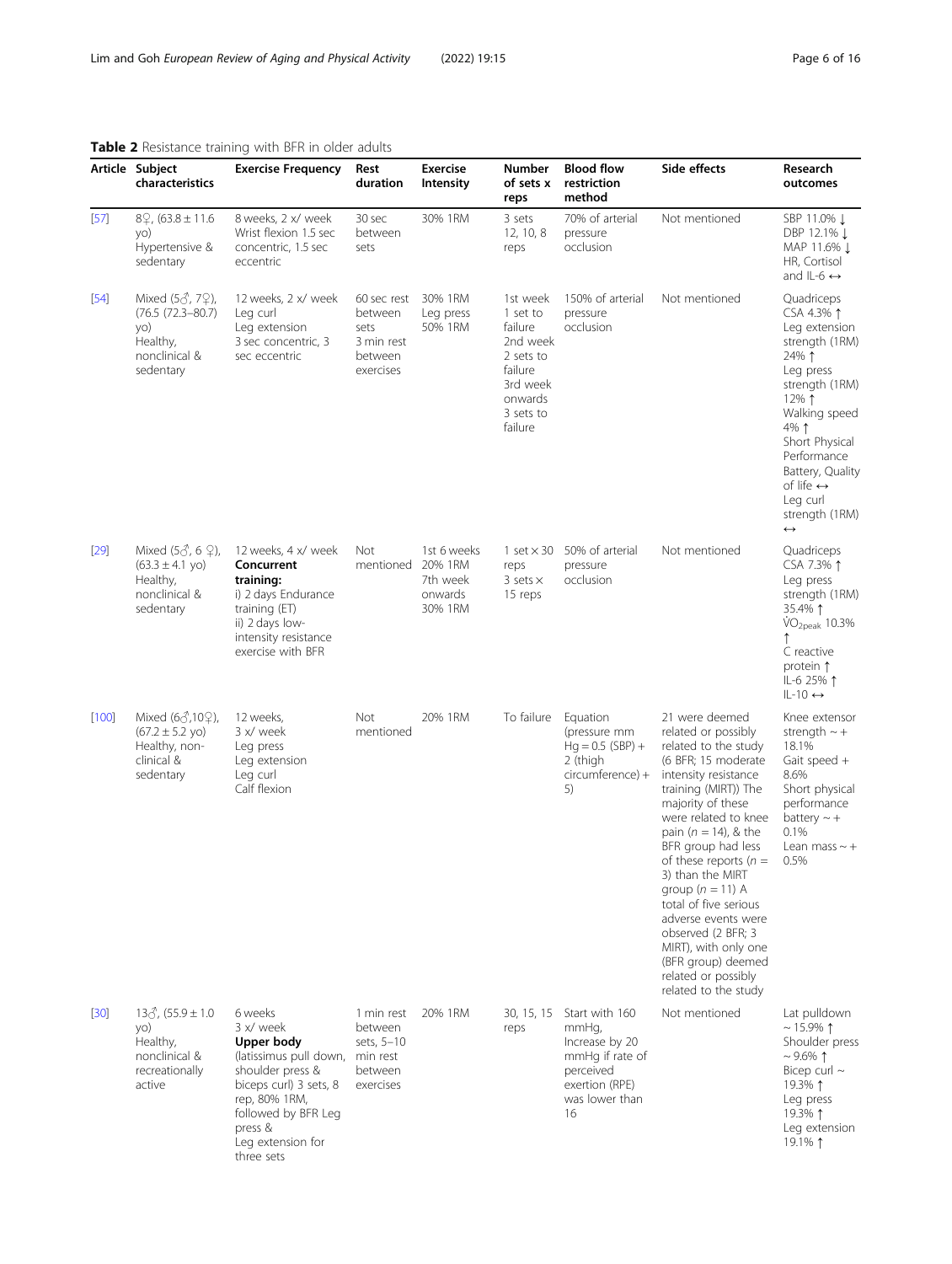|         | Article Subject<br>characteristics                                                                                                        | <b>Exercise Frequency</b>                                                                                                                                         | Rest<br>duration                                    | <b>Exercise</b><br>Intensity                          | Number<br>of sets x<br>reps                                                                         | <b>Blood flow</b><br>restriction<br>method           | Side effects                                                                                                                 | Research<br>outcomes                                                                                                                                                                                                                                                                                                                                                                                  |
|---------|-------------------------------------------------------------------------------------------------------------------------------------------|-------------------------------------------------------------------------------------------------------------------------------------------------------------------|-----------------------------------------------------|-------------------------------------------------------|-----------------------------------------------------------------------------------------------------|------------------------------------------------------|------------------------------------------------------------------------------------------------------------------------------|-------------------------------------------------------------------------------------------------------------------------------------------------------------------------------------------------------------------------------------------------------------------------------------------------------------------------------------------------------------------------------------------------------|
| $[31]$  | Mixed $(n = 10)$ ,<br>no mention of<br>gender<br>proportion, $(64 \pm$<br>4 yo)<br>Healthy,<br>nonclinical &<br>sedentary                 | 12 weeks, 4x/ week<br>Concurrent<br>training:<br>i) BFR<br>2 x/ week<br>Leg press<br>ii) ET<br>2 x/ week: walk/run<br>30-40 min, 50-80%<br>$\rm \dot{VO}_{2peak}$ | 60 sec rest<br>between<br>sets                      | 1st 6 weeks<br>20% 1RM<br>30% 1RM for<br>next 6 weeks | 30, 15, 15,<br>15 reps                                                                              | 50% of arterial<br>pressure<br>occlusion             | Not mentioned                                                                                                                | Quadricep CSA<br>7.6% ↑<br>Leg press<br>(1RM) 35.4% 1<br>VO <sub>2peak</sub> 10.3%                                                                                                                                                                                                                                                                                                                    |
| $[102]$ | $\beta$ , 91 yo)<br>Hypertensive<br>Sarcopenic<br>Cardiovascular<br>disease<br>Sedentary                                                  | Case study ( $n = 1$ , 8 weeks, 3 x/ week<br>Treadmill walking,<br>30% heart rate<br>reserve<br>Elbow flexion Elbow<br>extension<br>Leg press<br>Leg extension    | 1 min rest<br>between<br>sets and<br>exercises      | 30% 1RM                                               | 3 sets of<br>10 RM.<br>on the<br>number<br>of reps.                                                 | 50% of arterial<br>pressure<br>No report occlusion   | No clinical<br>interference during<br>exercise.<br>No reports of<br>discomfort or pain<br>during low-intensity<br><b>BFR</b> | Lean mass -<br>3.6%<br>Hand grip $+$<br>17.9%<br>Isokinetic<br>strength<br>Peak torque<br>extension +<br>4.6%<br>Total work +<br>1.5%<br>Work fatique<br>$+27.5%$                                                                                                                                                                                                                                     |
| $[103]$ | Mixed $(8\sigma, 2\Omega)$ ,<br>$(67 \pm 3 \text{ yo})$<br>Healthy,<br>nonclinical.<br>physically active<br>but not<br>resistance-trained | 4 weeks<br>3 x/ week<br>Plantar flexion with<br>one leg BFR;<br>Control leg without<br>BFR on same person                                                         | 1 min rest<br>between<br>sets<br>3 min rest<br>legs | 25% 1RM                                               | 3 sets<br>Exercise<br>to failure<br>in BFR<br>limb<br>Control<br>limb<br>follows<br>similar<br>reps | 110 mmHg                                             | 100% free of injury or<br>complications                                                                                      | Calf girth $\sim$<br>1.17% 1<br>$SBP \leftrightarrow$<br>$DBP \leftrightarrow$<br><b>Plantar flexor</b><br>1RM ~ 13.5% 1<br>$MVC \sim 17.6\%$<br><b>Isokinetic</b><br>torque<br>$0.52$ N/m $\sim$<br>15.7%<br>$1.05$ N/m $\leftrightarrow$<br>$2.09$ N/m $\leftrightarrow$<br>Resting limb<br>blood flow $\leftrightarrow$<br>Blood flow<br>after 5 min<br>circulatory<br>occlusion $\sim$<br>38.9% 1 |
| $[32]$  | $10\frac{0}{5}$ , (64 ± 4 yo)<br>Healthy,<br>nonclinical &<br>sedentary                                                                   | 12 weeks, 4 x/ week<br>Concurrent<br>training:<br>i) 2 days Resistance<br>training:<br>Leg press<br>ii) 2 days ET<br>50-80% VO <sub>2peak</sub> , 30-<br>40 min   | 60 sec rest<br>between<br>sets                      | 1st 6 weeks<br>20% 1RM<br>2nd 6 weeks<br>30% 1RM      | 15 reps                                                                                             | 30, 15, 15, 50% of arterial<br>pressure<br>occlusion | Not mentioned                                                                                                                | $VO2peak$ ~<br>10.3% ↑<br>Leg press<br>$(1RM) \sim 35.4\%$<br>Quadriceps<br>$CSA \sim 7.6\%$ 1                                                                                                                                                                                                                                                                                                        |
| $[74]$  | Mixed (16♂, 4♀),<br>$(72 \pm 4 \text{ y0})$<br>Healthy,<br>nonclinical &<br>sedentary                                                     | 4 weeks, 3 x/ week<br>Leg extension<br>Leg press<br>Rowing<br>Chest press                                                                                         | 30 sec<br>between<br>sets                           | 20% 1RM                                               | $3 \times 20$<br>reps                                                                               | 100% of arterial<br>pressure<br>occlusion            | Not mentioned                                                                                                                | <b>Acute effects</b><br>HR 33.8% 1<br>SBP ~ 38.4% $\uparrow$<br>DBP ~45.2% $\uparrow$<br>Blood<br>markers<br>Lactate $\sim$<br>500% ↑<br>NE ~ 55.0% $\uparrow$<br>VEGF $\sim$ 42.3%                                                                                                                                                                                                                   |

# Table 2 Resistance training with BFR in older adults (Continued)

↑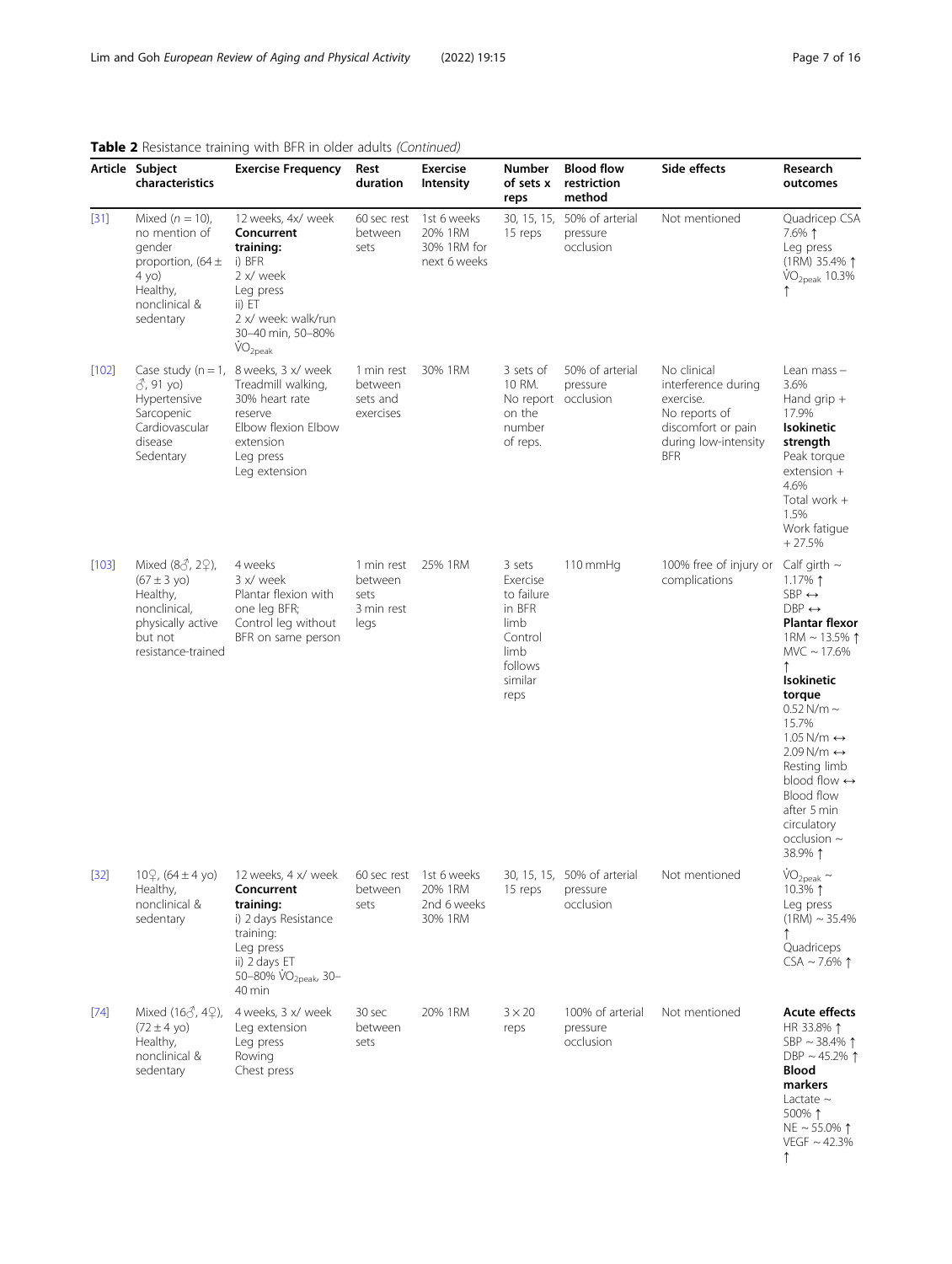|        | Article Subject<br>characteristics                                                                     | <b>Exercise Frequency</b>                                                                                                                                                                        | Rest<br>duration                                  | <b>Exercise</b><br><b>Intensity</b>                             | Number<br>of sets x<br>reps | <b>Blood flow</b><br>restriction<br>method                               | Side effects  | Research<br>outcomes                                                                                                                                                                                                                                                                                                                                                                                                                                                                                                                                                                                    |
|--------|--------------------------------------------------------------------------------------------------------|--------------------------------------------------------------------------------------------------------------------------------------------------------------------------------------------------|---------------------------------------------------|-----------------------------------------------------------------|-----------------------------|--------------------------------------------------------------------------|---------------|---------------------------------------------------------------------------------------------------------------------------------------------------------------------------------------------------------------------------------------------------------------------------------------------------------------------------------------------------------------------------------------------------------------------------------------------------------------------------------------------------------------------------------------------------------------------------------------------------------|
|        |                                                                                                        |                                                                                                                                                                                                  |                                                   |                                                                 |                             |                                                                          |               | GH ~ 244.0% $\uparrow$<br>$EPI \leftrightarrow$<br>Long-term<br>effect<br>RHI ~ 16.7% $\uparrow$<br>$vWF \sim 4\%$<br>$TM \leftrightarrow$<br>$tcPO2 \sim 16.7\%$<br>↑<br>Muscle<br>strength-leg<br>extension<br>$(1RM) \sim 19.0\%$<br>$\uparrow$<br>Muscle<br>strength-leg<br>press (1RM) $\sim$<br>11.3% 1<br>Muscle<br>strength-<br>rowing (1RM)<br>$\sim$ 9.18% 1<br>Muscle<br>strength chest<br>press (1RM) $\leftrightarrow$                                                                                                                                                                     |
| $[55]$ | Mixed (38, 29),<br>$(59 \pm 2 \text{ yo})$<br>Postmenopausal,<br>healthy &<br>recreationally<br>active | Upper body<br>exercises (seated<br>chest press, seated<br>row, seated shoulder<br>press) followed by<br>lower body exercises<br>(knee extension, knee<br>flexion, hip flexion,<br>hip extension) | 30 sec<br>between<br>sets<br>between<br>exercises | Resistance<br>band<br>estimated $\sim$<br>30-120 sec 10-30% 1RM | 30, 15, 15<br>reps          | Upper body<br>exercise with<br>BFR 120 mmHg<br>Lower body<br>without BFR | Not mentioned | Chest press<br>strength $\sim$<br>8.0% 1<br>Seated row $\sim$<br>5.4% 1<br>Shoulder press<br>$~1$ 5.0% 1<br>Leg press $\sim$<br>7.6% 1<br>Right hip<br>extension $\sim$<br>$9.7\%$ ↑<br>Left hip<br>extension $\sim$<br>8.9% 1<br>Right hip<br>flexion $\sim$<br>27.3% 1<br>Left hip flexion<br>$~1$ 39.6% $\uparrow$<br>Right knee<br>extension $\sim$<br>12.8% 1<br>Left knee<br>extension $\sim$<br>7.9% 1<br>Right knee<br>flexion $\sim$<br>22.1% 1<br>Left knee<br>flexion $\sim$<br>12.8% 1<br>Muscle<br>thickness<br>pectoralis<br>major 17.4% 1<br>Other muscle<br>thickness $\leftrightarrow$ |
| $[52]$ | Mixed ( $n = 8$ ), no<br>mention of                                                                    | 12 weeks, 2 x/ week<br>Leg press                                                                                                                                                                 | 1 min rest<br>between                             | 1st 6 weeks<br>20% 1RM                                          | and 15                      | 30, 15, 15, 50% of arterial<br>pressure                                  | Not mentioned | Leg press<br>$(1RM) p =$                                                                                                                                                                                                                                                                                                                                                                                                                                                                                                                                                                                |

# Table 2 Resistance training with BFR in older adults (Continued)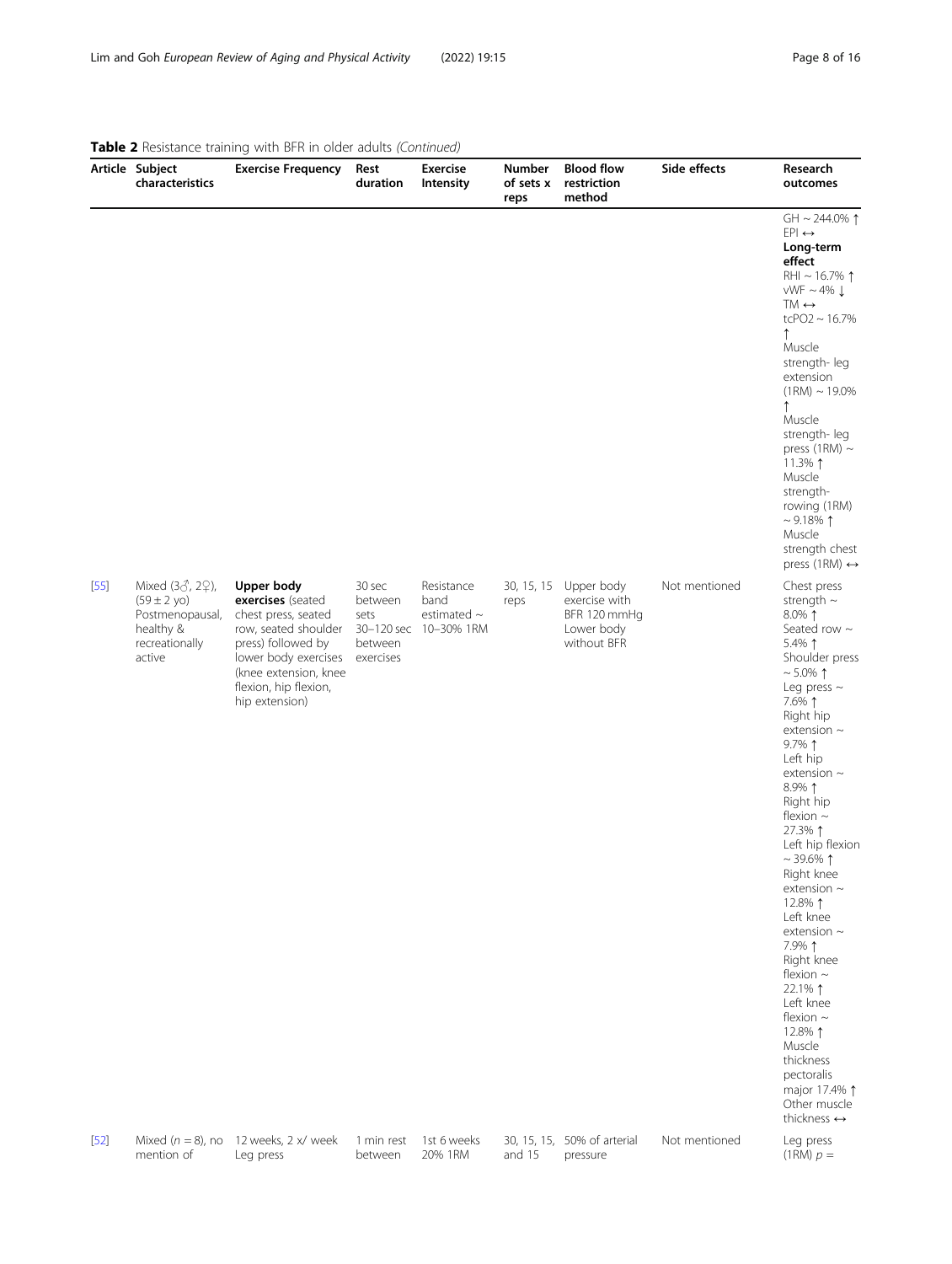|        | Article Subject<br>characteristics                                                                        | <b>Exercise Frequency</b>                                                                                                                  | Rest<br>duration                                                      | <b>Exercise</b><br><b>Intensity</b>                                                                       | Number<br>of sets x<br>reps | <b>Blood flow</b><br>restriction<br>method                                                                 | Side effects  | Research<br>outcomes                                                                                                                                                                                                                                                                                                 |
|--------|-----------------------------------------------------------------------------------------------------------|--------------------------------------------------------------------------------------------------------------------------------------------|-----------------------------------------------------------------------|-----------------------------------------------------------------------------------------------------------|-----------------------------|------------------------------------------------------------------------------------------------------------|---------------|----------------------------------------------------------------------------------------------------------------------------------------------------------------------------------------------------------------------------------------------------------------------------------------------------------------------|
|        | gender<br>proportion<br>$(65.0 \pm 2.0 \text{ yo})$<br>Healthy,<br>nonclinical &<br>sedentary             | 2 sec concentric,<br>2 sec eccentric                                                                                                       | sets                                                                  | 30% 1RM for<br>following<br>weeks                                                                         | reps                        | occlusion                                                                                                  |               | $0.067, ~15.8\%$<br>↑<br>Muscle CSA<br>quadriceps $\sim$<br>5.93% 1                                                                                                                                                                                                                                                  |
| $[53]$ | Mixed $(3\delta, 2\Omega)$ ,<br>$(64 \pm 3 \text{ y0})$<br>Healthy,<br>nonclinical &<br>physically active | 12 weeks, 2 x/ week<br>Leg press                                                                                                           | 1 min rest<br>between<br>sets                                         | 1st 6 weeks<br>20% 1RM<br>2nd 6 weeks<br>30% 1RM                                                          | 15 reps                     | 30, 15, 15, 50% of arterial<br>pressure<br>occlusion                                                       | Not mentioned | Leg press (1<br>$RM)$ <sup>#</sup> $\uparrow$<br>Muscle CSA<br>quadriceps $*$ 1<br>$#$ The<br>magnitude of<br>increase in<br>strength and<br>size were not<br>provided<br>Enriched 159<br>gene ontology<br>pathways as<br>compared to<br>control<br>Enriched 2<br>gene ontology<br>pathways as<br>compared to<br>HI  |
| $[50]$ | Mixed $(3\delta, 6\Omega)$ ,<br>$(71.3 \pm 7.1 \text{ yo})$<br>Healthy,<br>nonclinical &<br>sedentary     | 12 weeks, 2 x/ week<br>Leg press<br>1.3 sec concentric,<br>1.3 sec eccentric<br>Knee extension<br>1.0 sec concentric,<br>1.0 sec eccentric | 30 sec rest<br>between<br>sets<br>90 sec rest<br>between<br>exercises | 20-30% 1RM                                                                                                | and 10<br>reps              | 30, 20, 15, full- first day set<br>120 mmHg,<br>subsequently<br>increase 10-20<br>mmHg until 270<br>mmHg   | Not mentioned | Muscle CSA<br>quadriceps<br>$8.0\%$ 1<br>Muscle CSA<br>adductors<br>$6.5%$ ↑<br>Muscle CSA<br>gluteus<br>maximus 4.4%<br>Leg extension<br>(1RM) 26.1% 1<br>Leg press<br>(1RM) 33.4% 1<br>Chair stand<br>test (reps)<br>18.3% ↑<br>HR, blood<br>pressure, FMD,<br>CAVI, ABI, FDP,<br>D-dimer, CK<br>$\leftrightarrow$ |
| $[51]$ | Mixed $(2\delta, 7 \Omega)$ ,<br>$(71.8 \pm 6.2 \text{ yo})$<br>Healthy,<br>nonclinical &<br>sedentary    | 12 weeks, 2 x/ week<br>Bilateral arm curl<br>Triceps press down<br>1.2 sec concentric,<br>1.2 sec eccentric                                | 30 sec rest<br>between<br>sets<br>90 sec rest<br>between<br>exercises | "Heavy<br>(Green)"<br>resistance<br>band for men<br>"Thin<br>(Yellow)"<br>resistance<br>band for<br>women | 15 reps                     | 30, 15, 15, full- first day set<br>$120$ mmHq,<br>subsequently<br>increase 10-20<br>mmHq until 270<br>mmHq | Not mentioned | Muscle<br>thickness<br>elbow flexor<br>$\sim$ 17.6% 1<br>Muscle<br>thickness<br>elbow<br>extensor $\sim$<br>17.4% ↑<br>Muscle<br>strength<br>elbow flexor<br>MVC ~ 7.8% $\uparrow$<br>Muscle<br>strength<br>elbow<br>extensor MVC                                                                                    |

# Table 2 Resistance training with RFR in older adults (Continued)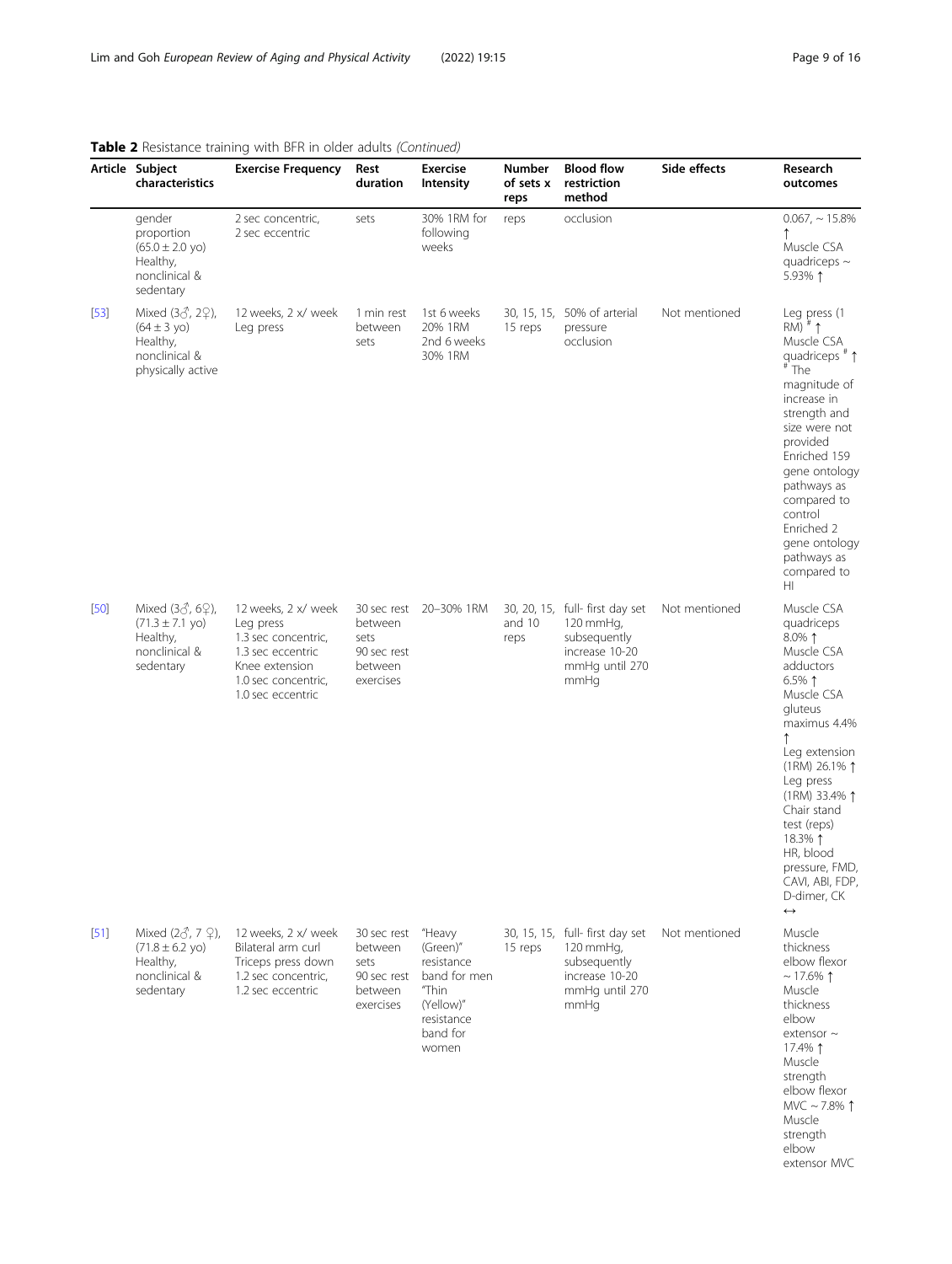|        | Article Subject<br>characteristics                                                         | <b>Exercise Frequency</b>                                                                                                                                 | Rest<br>duration                                                      | <b>Exercise</b><br><b>Intensity</b>                                                                                                                                                                                          | <b>Number</b><br>of sets x<br>reps | <b>Blood flow</b><br>restriction<br>method                                                                                                                                                     | Side effects  | Research<br>outcomes                                                                                                                                                                                                                                                                    |
|--------|--------------------------------------------------------------------------------------------|-----------------------------------------------------------------------------------------------------------------------------------------------------------|-----------------------------------------------------------------------|------------------------------------------------------------------------------------------------------------------------------------------------------------------------------------------------------------------------------|------------------------------------|------------------------------------------------------------------------------------------------------------------------------------------------------------------------------------------------|---------------|-----------------------------------------------------------------------------------------------------------------------------------------------------------------------------------------------------------------------------------------------------------------------------------------|
|        |                                                                                            |                                                                                                                                                           |                                                                       |                                                                                                                                                                                                                              |                                    |                                                                                                                                                                                                |               | $~16.1\%$ 1<br>HR, blood<br>pressure, CAVI,<br>$ABI \leftrightarrow$                                                                                                                                                                                                                    |
| $[56]$ | $10\frac{0}{2}$ , (70 ± 6 yo)<br>Healthy,<br>nonclinical &<br>physically active<br>but not | 12 weeks, 2 x/ week<br>Squat<br>1.3 sec concentric,<br>1.3 sec eccentric<br>Knee extension<br>resistance trained 1.0 sec concentric,<br>1.0 sec eccentric | 30 sec rest<br>between<br>sets<br>90 sec rest<br>between<br>exercises | One gold<br>resistance<br>band for<br>squat<br>One black<br>resistance<br>band for knee<br>extension<br>Considered<br>low-intensity<br>bands as<br>compared<br>with bands<br>used in HI<br>protocol in<br>the same<br>study. | 15 reps                            | 30, 15, 15, full- first day set<br>120 mmHg,<br>subsequently<br>increase 10-20<br>until 200 mmHq                                                                                               | Not mentioned | Acute effect<br>Anterior mid-<br>thigh 10.6% 1<br>Chronic<br>effect<br>Quadricep CSA<br>$6.9\%$ ↑<br>Knee<br>extension<br>(MVC) 13.7% 1<br>Leg press<br>(1RM) 16.4% 1<br>Knee<br>extension<br>$(1RM) \leftrightarrow$<br>c-SBP, c-Aix,<br>CAVI, and ABI<br>$\leftrightarrow$            |
| [67]   | Mixed $(11\delta, 5$<br>$\circ$ ), (55 ± 7 yo)<br>Healthy,<br>nonclinical &<br>sedentary   | 6 weeks, 3 x/ week<br>Lateral knee<br>extension<br>one limb with BFR<br>one limb without<br><b>BFR</b><br>1.5 sec concentric,<br>1.5 sec eccentric        | 1 min rest<br>between<br>sets                                         | 30% 1RM                                                                                                                                                                                                                      | Volitional<br>fatique              | 1st week<br>150 mmHq or<br>50% of arterial<br>occlusion<br>pressure<br>(whichever was<br>lower)<br>2nd week<br>onwards 80%<br>arterial occlusion<br>pressure but no<br>higher than 240<br>mmHg | Not mentioned | Knee<br>extension 1RM<br>$~10.9\%$ ↑<br>Anterior thigh<br>muscle<br>thickness $\sim$<br>5.1% $\uparrow$<br>Lateral thigh<br>muscle<br>thickness $\sim$<br>4.0% 1<br>Pulse wave<br>velocity $\sim 6.7\%$<br>$\uparrow$<br>Cardiovascular<br>vascular<br>conductance<br>$\leftrightarrow$ |
| [104]  | 16 $\mathcal{Q}$ , (64.7 $\pm$ 3.7<br>yo)<br>Healthy,<br>nonclinical &<br>sedentary        | 14 weeks, 2 x/ week<br>Wrist flexion<br>1.5 sec concentric,<br>1.5 sec eccentric                                                                          | 40 sec rest<br>between<br>sets                                        | 40% 1RM                                                                                                                                                                                                                      | $3 \times 15$<br>reps              | 70% of arterial<br>pressure<br>occlusion                                                                                                                                                       | Not mentioned | Wrist flexion<br>strength (1RM)<br>55.3% 1<br>Quality of life<br>Chair stand<br>test $\leftrightarrow$                                                                                                                                                                                  |

| <b>Table 2</b> Resistance training with BFR in older adults (Continued) |  |  |  |
|-------------------------------------------------------------------------|--|--|--|
|                                                                         |  |  |  |

↑ Indicates significantly increased

↓ Indicates significantly decreased

↔ Indicates no significant difference

# Indicates result details not provided in article

- Indicates decrease, without statistical analysis as they are case studies/case series + Indicates increase, without statistical analysis as they are case studies/case series

1RM: 1 repetition maximal; ABI: ankle-brachial pressure Index; c-Aix: central-augmented Index; c-SBP: central systolic blood pressure; CAVI: cardio-ankle vascular index; CK: creatine kinase; CSA: cross sectional area; DBP: diastolic blood pressure; EPI: epinephrine; FDP: fibrinogen degradation products; FMD; flow mediated dialation; GH: growth hormone; HR: heart rate; IL-6/10: interleukin-6/10; MAP: mean arterial pressure; NE: norepinephrine; RHI: reactive hyperaemia index; SBP: systolic blood pressure; SV: stroke volume; SVR: systemic vascular resistance; tcPO2: transcutaneous oxygen pressure; TM: thrombomodulin; TPR: total peripheral resistance; VEGF: vascular endothelial growth factor; VO<sub>2peak</sub>: peak volume of oxygen consumed per min vWF: von Willebrand factor

reperfusion where blood flow is increased above preocclusion levels. Therefore, one of the proposed mechanisms is that reactive hyperemic response with BFR exercise is responsible for muscle hypertrophy. A research study by Gundermann and colleagues [[60\]](#page-13-0) showed that BFR resulted in elevated blood flow post-exercise, delivering nutrients (such as glucose and phenylalanine) to skeletal muscles. However, they also found that the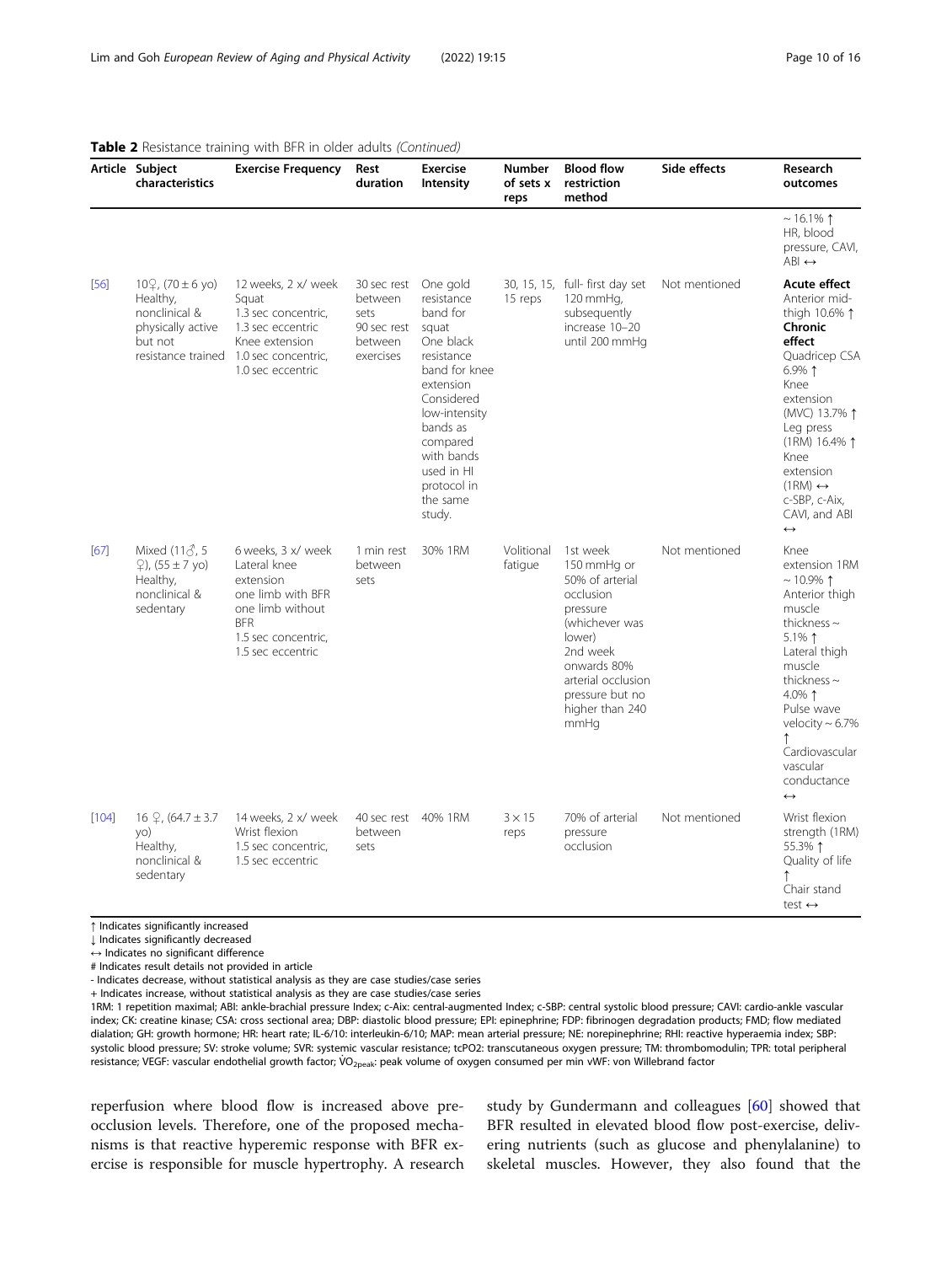enhanced blood flow and nutrient delivery was not the primary mechanism responsible for mTORC1 signaling and muscle protein synthesis after BFR exercise [[60](#page-13-0)], indicating that reactive hyperemia is not the primary mechanism. It is likely that the hypertrophic response following BFR exercise involves other signaling pathways that are yet to be elucidated.

#### **Metabolic stress**

Metabolic stress Metabolic stress has been reported to be as equally critical as mechanical tension for the induction of muscle growth [[61](#page-13-0)–[64](#page-13-0)]. To test this hypothesis, Goto and colleagues [\[65](#page-13-0)] compared 2 different rest periods, using volume- or intensity-matched resistance exercise, with one protocol having 30 sec rest between sets to minimize metabolite accumulation, while the other protocol did not have rest periods. Results showed that the concentration of blood lactate was significantly higher following the no-rest protocol when compared to the exercise with rest periods [[65](#page-13-0)]. After 12 weeks of training with the same protocol, the protocol without rest resulted in an increase in muscle CSA, relative to pre-exercise, while there was no difference with the rest protocol [[65\]](#page-13-0). This indicates an association between metabolic stress and muscle hypertrophy.

The degree of metabolic stress, such as lactate accumulation, was also observed during and post-BFR resistance exercise in older adults [\[28](#page-12-0), [42](#page-13-0), [43\]](#page-13-0). Indeed, lactate increases satellite cell activity and anabolic signal (phosphorylation of p70S6K and mTOR) for muscle hypertrophy in C2C12 muscle cells [[66](#page-14-0)]. The potential for metabolic stress to stimulate muscle hypertrophy in older adults have been demonstrated by several studies using similar BFR (~above 50% AOP or up to 20 mmHg) with resistance exercise training  $(\sim 20 - 50\% \text{ 1RM})$  protocol over a period of time [[29,](#page-13-0) [31](#page-13-0), [32](#page-13-0), [50](#page-13-0)–[56,](#page-13-0) [67\]](#page-14-0). BFR with aerobic exercise also resulted in muscle hypertrophy in older adults  $[68-70]$  $[68-70]$  $[68-70]$ , but to a smaller extent  $({\sim} 3\%)$ , compared with combined BFR resistance exercise  $({\sim}$  4–17%).

Hypoxia Hypoxia occurs when there is a decrease in oxygen tension. Hypoxia created by BFR may contribute to enhanced metabolic response following resistance exercise. A meta-analysis of nine eligible studies showed that hypoxia resistance training causes an increase in muscle size and strength [[71](#page-14-0)]. BFR walking increased the release of hypoxic inducing factor 1 alpha (HIF-1α) [[72\]](#page-14-0), suggesting the potential for HIF-1α to be a stimulus for muscle hypertrophy. However, HIF-1α does not seem necessary for muscle development as the HIF-1α knockout experiment showed no effect on muscle development [[73](#page-14-0)].

Exercising with BFR also stimulates vascular endothelial growth factor (VEGF) release [\[72](#page-14-0), [74](#page-14-0)]. It was found that VEGF deletion in adult mouse skeletal muscle impaired the skeletal muscle contraction and hypertrophy adaptations [[75\]](#page-14-0). VEGF plays an important role in muscle hypertrophy. The increase in VEGF following BFR may play a role, in part, to improved vascular endothelial function.

It is important to note that these studies were conducted in young adults and not in older adults. More research is required to establish how BFR exercise leads to muscle hypertrophy in older adults, and whether HIF-1α and VEGF are mechanistically involved.

#### Key issues and safety with the use of BFR

Gender and age can have different prevalence and rates of decline in skeletal muscle mass and strength. However, most studies examining the effect of BFR on the elderly recruited a mixed population of older men and women. An example is sarcopenia, where the prevalence of sarcopenia was reported more frequently in women younger than 70 years, while this was more frequent in men older than 80 years [\[76](#page-14-0), [77\]](#page-14-0). One key factor affecting this difference is menopause in older women. The reason could be due to the decline in systemic concentrations of estrogen as women enter menopause [\[78](#page-14-0)]. The low systemic concentration of estrogen is associated with accelerated loss of skeletal muscle mass and strength [\[79](#page-14-0), [80\]](#page-14-0). Postmenopausal women who underwent estrogen replacement therapy had systemic concentrations of estrogen that are similar to young women; further, resistance exercise enhanced their sensitivity to anabolic responses such as muscle protein synthesis [[81\]](#page-14-0). In contrast, postmenopausal women who did not undergo estrogen replacement therapy did not observe any anabolic effects such as muscle protein synthesis, from the same exercise  $[81]$  $[81]$ . This suggests that the level of estrogen in the blood in postmenopausal women can affect muscle mass. Another factor that affects sarcopenia due to gender difference is testosterone. Testosterone level can predict skeletal muscle mass in the older male population [\[82](#page-14-0)]. Testosterone level is also positively associated with muscle strength and function [\[83\]](#page-14-0), and that testosterone treatment in old hypogonadal men increased handgrip strength [[84\]](#page-14-0) and leg strength [\[85](#page-14-0)]. While the role of testosterone in older women is limited, low levels of testosterone in older women are often associated with lower skeletal muscle mass and strength [[86\]](#page-14-0).

Research design can also underestimate the effects of BFR exercise training. One example is a study by Fahs and colleagues (2014), where the same individual trains their legs with different protocols. Training one leg with BFR and the other leg without BFR may result in a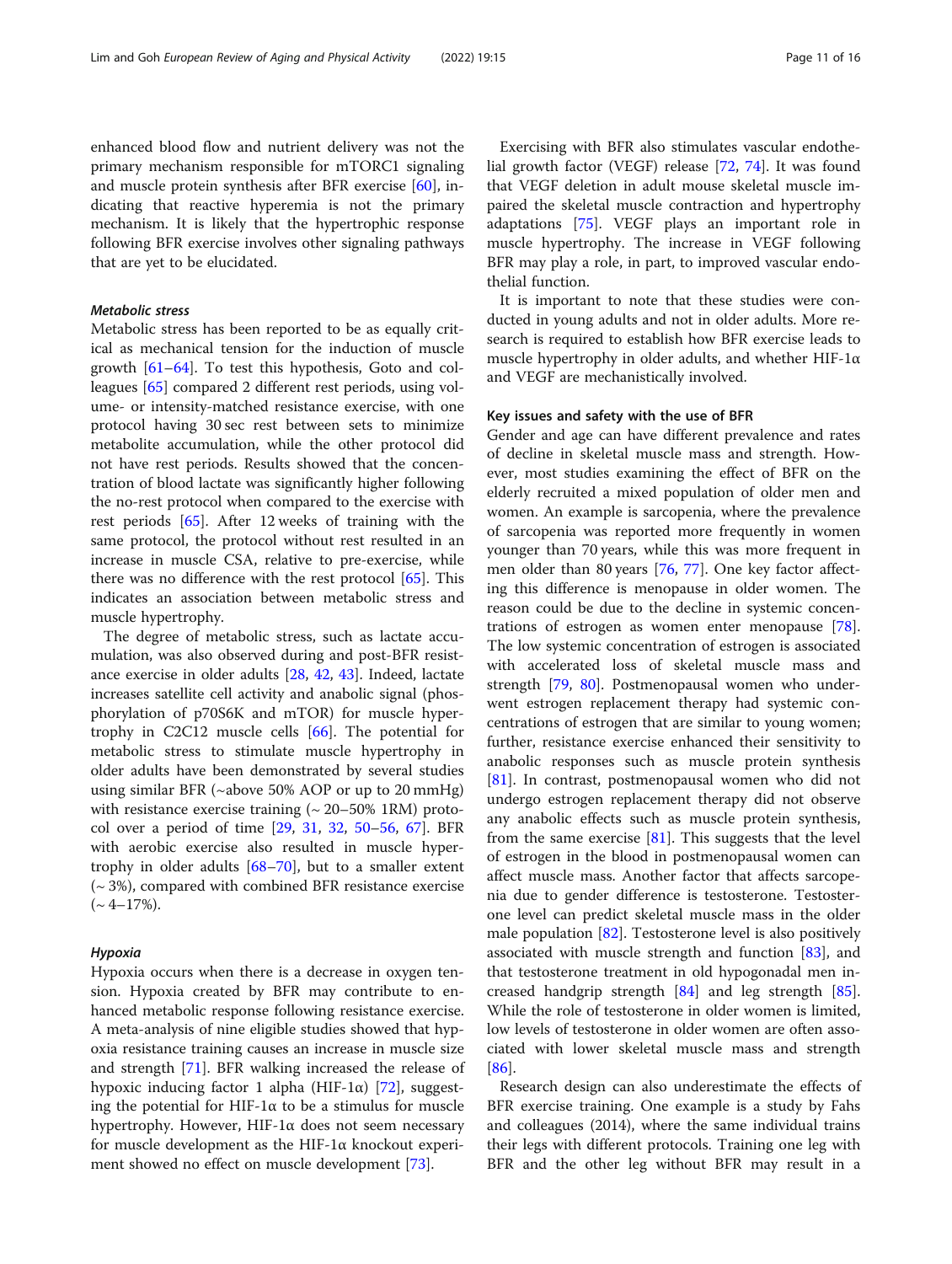crossover effect within the individual. For example, biomarkers and signalling proteins may differ in the leg training with BFR from the leg without BFR. But since 2 different protocols were performed on the same individual, biomarkers and signalling proteins from both protocols will mix up systematically in the individual, underestimating the effect of both protocols. This may explain the difference in these results, as compared to other studies where participants perform the same training on both legs [[56\]](#page-13-0).

Another important factor affecting BFR exercise is the occlusion pressure of the cuff. Some researchers used a standard occlusion pressure across all participants, as such, researchers must take into account cuff width and cuff material [\[87,](#page-14-0) [88](#page-14-0)]. For example, wider cuffs restrict blood pressure at a lower pressure [[87\]](#page-14-0). On the other hand, other researchers have used and recommended the occlusion pressure to be individualized to the percent arterial occlusion pressure (%AOP) during exercise [[89,](#page-14-0) [90](#page-14-0)]. Using this method accounts for individual blood pressure, cuff width, cuff material and limb width. For example, larger limbs will require a greater cuff pressure to fully restrict arterial blood flow regardless of cuff width [[87](#page-14-0)]. Using %AOP may seem to individualize pressure for all participants, but it requires specialized equipment to measure arterial pressure. Another factor to consider is whether to use a full or partial occlusion pressure, to balance between exercise effectiveness and injury prevention.

Occlusion pressure is an important consideration for clinical conditions such as hypertension and osteoporosis, especially for older adults with these clinical conditions. There are concerns that full occlusion with exercise may cause discomforts, increase the risk of injury and compliance in those with hypertension and osteoporosis, especially in older adults, while partial occlusion with exercise may not achieve the desired musculoskeletal adaptations/benefits [\[91\]](#page-14-0). As such, Ilett and colleagues [[91](#page-14-0)] have recommended the cuff pressure of at least 60–80% arterial occlusion pressure for BFR exercise to be effective in young adults. While there is no common consensus, more research is required to further explore this area with the older population.

While there are concerns regarding the use of BFR training for older adults, especially those with chronic conditions, studies have shown that BFR training is safe. Araújo and colleagues [[92](#page-14-0)], reported a hypotensive effect of leg extension exercises with BFR in hypertensive adult women 60 mins after exercise. It is important to take note that the authors used only 2 training sessions. On the other hand, Brand et al. (2013) evaluated the effects of strength training without occlusion and found similar results. They demonstrated that resistance exercise was effective in reducing systolic blood pressure and diastolic blood pressure. It is important to emphasize that Brand and colleagues had used a 48-week strength training program without BFR on hypertensive adults and noted no change in hypertension levels with no adverse effect during training sessions [\[93\]](#page-14-0). The effect of acute exercise reduction in blood pressure of hypertensive subjects may last for up to 13 hours [[94\]](#page-14-0), whereas the effect of chronic exercise on blood pressure reduction remains to be evaluated. This hypotensive effect after a session of the exercise was also observed in older adults with hypertension [[95\]](#page-14-0). BFR with low-intensity exercise has been recommended for clinical populations, including hypertension due to the lower risk of injury [[96](#page-14-0)] and was reported safe for hypertension individuals [[97](#page-14-0), [98](#page-14-0)]. The use of BFR exercise on individuals with hypertension has been reviewed as safe and effective in promoting cardiovascular and musculoskeletal health [[97](#page-14-0)–[99](#page-14-0)]. It is also important to note that there were a few cases of discomfort reported [[28,](#page-12-0) [100\]](#page-14-0) and only one study [[100](#page-14-0)] reported knee pain and adverse side effect, out of the 24 studies looking at the effects of BFR with resistance exercise on older adults reported here. Since the number of studies using BFR on older adults remains small, it is recommended that older participants undergo medical clearance prior to participating in BFR training.

### Conclusions

The use of BFR with resistance exercise can be a viable and effective method for older adults to maintain musculoskeletal health. Many mechanisms underlying the musculoskeletal and cardiovascular adaptations have been suggested, but the extent to which they contribute is unclear and remains to be elucidated. Despite low mechanical stress from low-intensity exercise, when performed together with BFR, the combined approach can elicit adaptations similar to performing high-intensity exercise. While there are some concerns with the use of BFR on the older adults and clinical populations such as those with hypertension and osteoporosis, there has been no reported evidence to suggest that BFR elevates the risk of clinical complications any more than traditional high-intensity exercise modes. For the use of BFR in the older population, individuals are to be medically cleared of any cardiovascular risks.

#### Abbreviations

CK: Creatine kinase; CO: Cardiac output; CSA: Cross sectional area; DBP: Diastolic blood pressure; GH: Growth hormone; IGF-I: Insulin-like growth factor 1; IL-6: Interleukin-6; MAP: Mean arterial pressure; mTOR: Mammalian target of rapamycin; SBP: Systolic blood pressure.

#### Acknowledgements

None.

#### Authors' informations

ZXL is a Research Fellow in the Healthy Longevity Translational Research Programme and the Department of Biochemistry, Yong Loo Lin School of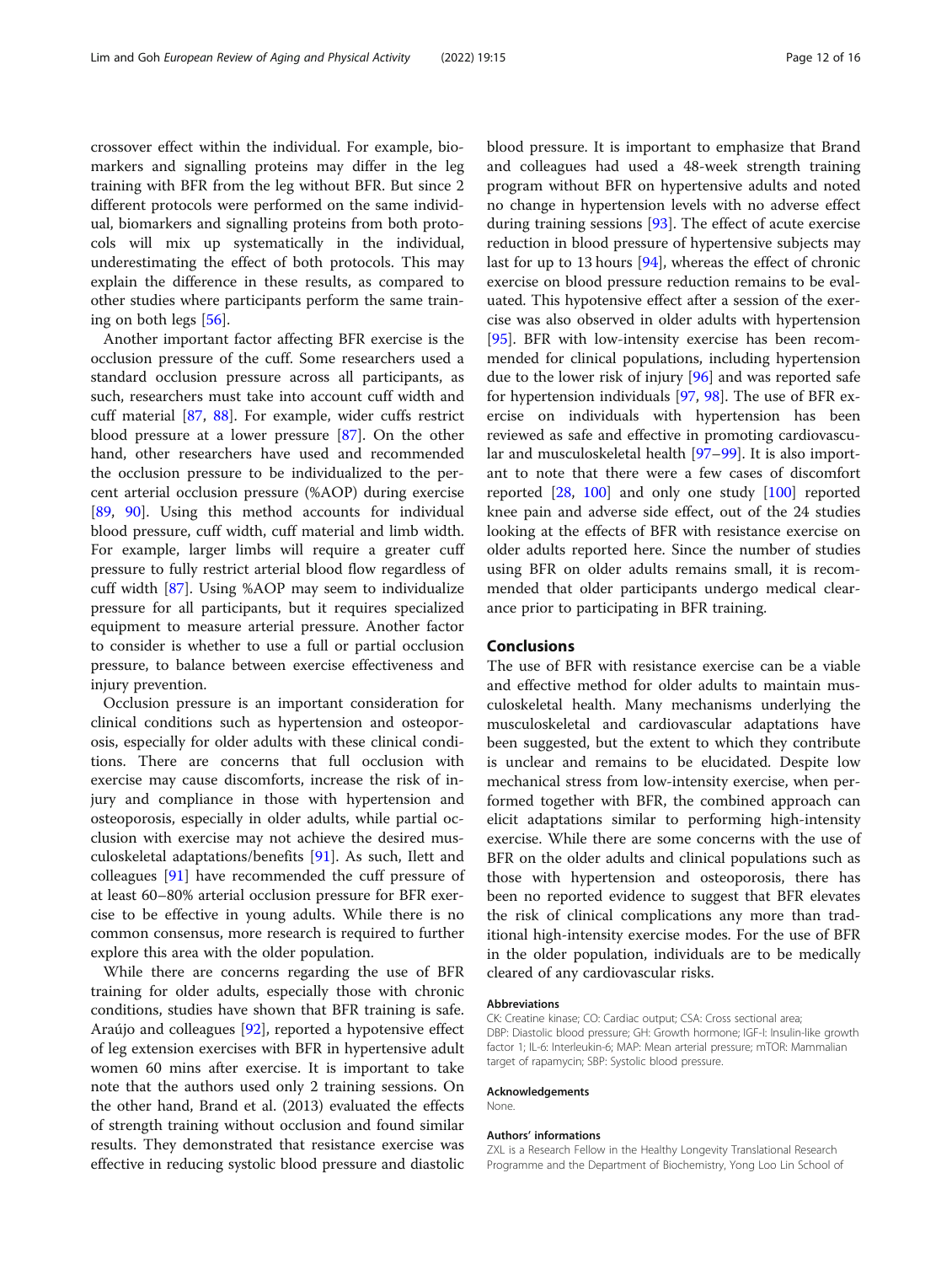<span id="page-12-0"></span>Medicine, at the National University of Singapore and the Centre for Healthy Longevity, National University Health System. JG is a Research Assistant Professor in the Healthy Longevity Translational Research Programme and the Department of Physiology, Yong Loo Lin School of Medicine, at the National University of Singapore and the Centre for Healthy Longevity, National University Health System.

#### Authors' contributions

ZXL and JG conceptualized the manuscript. ZXL performed the literature research, drafted and revised the manuscript. JG gave critical comments and edited the manuscript. ZXL and JG approve of the final version of the manuscript to be published.

#### Funding

No funding was received for this work.

Availability of data and materials

Not applicable

#### Declarations

Ethical approval and consent to participate Not applicable.

#### Consent for publication

Both authors give consent for this manuscript to be published.

#### Competing interests

The authors declare no competing interests in this work.

#### Author details

<sup>1</sup> Healthy Longevity Translational Research Program, Yong Loo Lin School of Medicine, National University of Singapore (NUS), Singapore 117456, Singapore. <sup>2</sup>Department of Biochemistry, Yong Loo Lin School of Medicine, National University of Singapore (NUS), Singapore 117456, Singapore. <sup>3</sup>Centre for Healthy Longevity, National University Health System (NUHS), Singapore 117456, Singapore. <sup>4</sup>Department of Physiology, Yong Loo Lin School of Medicine, National University of Singapore (NUS), Singapore 117456, Singapore.

#### Received: 29 December 2021 Accepted: 27 May 2022 Published online: 20 June 2022

#### References

- Sun Z. Aging, arterial stiffness, and hypertension. Hypertension. 2015;65(2): 252–6. <https://doi.org/10.1161/HYPERTENSIONAHA.114.03617>.
- Lexell J, Taylor CC, Sjöström M. What is the cause of the ageing atrophy?: Total number, size and proportion of different fiber types studied in whole vastus lateralis muscle from 15-to 83-year-old men. J Neurol Sci. 1988;84(2): 275–94. [https://doi.org/10.1016/0022-510X\(88\)90132-3.](https://doi.org/10.1016/0022-510X(88)90132-3)
- 3. Metter EJ, Conwit R, Tobin J, Fozard JL. Age-associated loss of power and strength in the upper extremities in women and men. J Gerontol Ser A Biol Med Sci. 1997;52(5):B267–76. [https://doi.org/10.1093/gerona/52A.5.B267.](https://doi.org/10.1093/gerona/52A.5.B267)
- 4. Arai H. Aging and homeostasis. Prevention and treatment of sarcopenia and frailty. Clinical calcium. 2017;27(7):1007–11 CliCa170710071011.
- 5. Marques A, Queirós C. Frailty, sarcopenia and falls. In: Fragility Fracture Nursing: Springer; 2018. p. 15–26.
- 6. Petermann-Rocha F, Balntzi V, Gray SR, Lara J, Ho FK, Pell JP, et al. Global prevalence of sarcopenia and severe sarcopenia: a systematic review and meta-analysis. J Cachexia Sarcopenia Muscle. 2022;13(1):86–99. [https://doi.](https://doi.org/10.1002/jcsm.12783) [org/10.1002/jcsm.12783](https://doi.org/10.1002/jcsm.12783).
- 7. Cruz-Jentoft AJ, Bahat G, Bauer J, Boirie Y, Bruyère O, Cederholm T, et al. Sarcopenia: revised European consensus on definition and diagnosis. Age Ageing. 2019;48(1):16–31. [https://doi.org/10.1093/ageing/afy169.](https://doi.org/10.1093/ageing/afy169)
- 8. Chen L-K, Liu L-K, Woo J, Assantachai P, Auyeung T-W, Bahyah KS, et al. Sarcopenia in Asia: consensus report of the Asian working Group for Sarcopenia. J Am Med Dir Assoc. 2014;15(2):95–101. [https://doi.org/10.1016/](https://doi.org/10.1016/j.jamda.2013.11.025) [j.jamda.2013.11.025](https://doi.org/10.1016/j.jamda.2013.11.025).
- Janssen I, Shepard DS, Katzmarzyk PT, Roubenoff R. The healthcare costs of sarcopenia in the United States. J Am Geriatr Soc. 2004;52(1):80–5. [https://](https://doi.org/10.1111/j.1532-5415.2004.52014.x) [doi.org/10.1111/j.1532-5415.2004.52014.x.](https://doi.org/10.1111/j.1532-5415.2004.52014.x)
- 10. Yang J. Enhanced skeletal muscle for effective glucose homeostasis. Prog Mol Biol Transl Sci. 2014;121:133–63. [https://doi.org/10.1016/B978-0-12-8001](https://doi.org/10.1016/B978-0-12-800101-1.00005-3) [01-1.00005-3.](https://doi.org/10.1016/B978-0-12-800101-1.00005-3)
- 11. Cartee GD, Hepple RT, Bamman MM, Zierath JR. Exercise promotes healthy aging of skeletal muscle. Cell Metab. 2016;23(6):1034–47. [https://doi.org/10.1](https://doi.org/10.1016/j.cmet.2016.05.007) [016/j.cmet.2016.05.007.](https://doi.org/10.1016/j.cmet.2016.05.007)
- 12. Willoughby D, Medicine ACoS: resistance training and the older adult. ACSM Current Comment. In.; 2015.
- 13. Lambert CP, Evans WJ. Adaptations to aerobic and resistance exercise in the elderly. Rev Endocr Metab Disord. 2005;6(2):137–43. [https://doi.org/10.1007/](https://doi.org/10.1007/s11154-005-6726-5) [s11154-005-6726-5.](https://doi.org/10.1007/s11154-005-6726-5)
- 14. Guizelini PC, de Aguiar RA, Denadai BS, Caputo F, Greco CC. Effect of resistance training on muscle strength and rate of force development in healthy older adults: a systematic review and meta-analysis. Exp Gerontol. 2018;102:51–8. <https://doi.org/10.1016/j.exger.2017.11.020>.
- 15. Harridge SD. Plasticity of human skeletal muscle: gene expression to in vivo function. Exp Physiol. 2007;92(5):783–97. [https://doi.org/10.1113/expphysiol.2](https://doi.org/10.1113/expphysiol.2006.036525) [006.036525.](https://doi.org/10.1113/expphysiol.2006.036525)
- 16. Louis E, Raue U, Yang Y, Jemiolo B, Trappe S. Time course of proteolytic, cytokine, and myostatin gene expression after acute exercise in human skeletal muscle. J Appl Physiol. 2007;103(5):1744–51. [https://doi.org/10.1152/](https://doi.org/10.1152/japplphysiol.00679.2007) [japplphysiol.00679.2007.](https://doi.org/10.1152/japplphysiol.00679.2007)
- 17. Mitchell CJ, Churchward-Venne TA, West DW, Burd NA, Breen L, Baker SK, et al. Resistance exercise load does not determine training-mediated hypertrophic gains in young men. J Appl Physiol. 2012;113(1):71–7. [https://](https://doi.org/10.1152/japplphysiol.00307.2012) [doi.org/10.1152/japplphysiol.00307.2012](https://doi.org/10.1152/japplphysiol.00307.2012).
- 18. Morton RW, Oikawa SY, Wavell CG, Mazara N, McGlory C, Quadrilatero J, et al. Neither load nor systemic hormones determine resistance trainingmediated hypertrophy or strength gains in resistance-trained young men. J Appl Physiol. 2016;121(1):129–38. [https://doi.org/10.1152/japplphysiol.001](https://doi.org/10.1152/japplphysiol.00154.2016) [54.2016](https://doi.org/10.1152/japplphysiol.00154.2016).
- 19. Nelson ME, Rejeski WJ, Blair SN, Duncan PW, Judge JO, King AC, et al. Physical activity and public health in older adults: recommendation from the American College of Sports Medicine and the American Heart Association. Med Sci Sports Exerc. 2007;39(8):1435–45. [https://doi.org/10.124](https://doi.org/10.1249/mss.0b013e3180616aa2) [9/mss.0b013e3180616aa2](https://doi.org/10.1249/mss.0b013e3180616aa2).
- 20. Fry CS, Drummond MJ, Glynn EL, Dickinson JM, Gundermann DM, Timmerman KL, et al. Aging impairs contraction-induced human skeletal muscle mTORC1 signaling and protein synthesis. Skelet Muscle. 2011;1(1):11. [https://doi.org/10.1186/2044-5040-1-11.](https://doi.org/10.1186/2044-5040-1-11)
- 21. Guillet C, Prod'homme M, Balage M, Gachon P, Giraudet C, Morin L, et al. Impaired anabolic response of muscle protein synthesis is associated with S6K1 dysregulation in elderly humans. FASEB J. 2004;18(13):1586–7. [https://](https://doi.org/10.1096/fj.03-1341fje) [doi.org/10.1096/fj.03-1341fje](https://doi.org/10.1096/fj.03-1341fje).
- 22. Markofski MM, Dickinson JM, Drummond MJ, Fry CS, Fujita S, Gundermann DM, et al. Effect of age on basal muscle protein synthesis and mTORC1 signaling in a large cohort of young and older men and women. Exp Gerontol. 2015;65:1–7. <https://doi.org/10.1016/j.exger.2015.02.015>.
- 23. Joseph GA, Wang SX, Jacobs CE, Zhou W, Kimble GC, Herman WT, et al. Partial inhibition of mTORC1 in aged rats counteracts the decline in muscle mass and reverses molecular signaling associated with sarcopenia. Mol Cell Biol. 2019;39(19):e00141–19. <https://doi.org/10.1128/MCB.00141-19>.
- 24. Tremblay F, Marette A. Amino acid and insulin signaling via the mTOR/p70 S6 kinase pathway a negative feedback mechanism leading to insulin resistance in skeletal muscle cells. J Biol Chem. 2001;276(41):38052–60. [https://doi.org/10.1074/jbc.M106703200.](https://doi.org/10.1074/jbc.M106703200)
- 25. Kumar V, Atherton PJ, Selby A, Rankin D, Williams J, Smith K, et al. Muscle protein synthetic responses to exercise: effects of age, volume, and intensity. J Gerontol A Biomed Sci Med Sci. 2012;67(11):1170–7. [https://doi.](https://doi.org/10.1093/gerona/gls141) [org/10.1093/gerona/gls141.](https://doi.org/10.1093/gerona/gls141)
- 26. Stutts WC. Physical activity determinants in adults: perceived benefits, barriers, and self efficacy. AAOHN J. 2002;50(11):499–507. [https://doi.org/1](https://doi.org/10.1177/216507990205001106) [0.1177/216507990205001106.](https://doi.org/10.1177/216507990205001106)
- 27. Fujita S, Abe T, Drummond MJ, Cadenas JG, Dreyer HC, Sato Y, et al. Blood flow restriction during low-intensity resistance exercise increases S6K1 phosphorylation and muscle protein synthesis. J Appl Physiol. 2007;103(3): 903–10. [https://doi.org/10.1152/japplphysiol.00195.2007.](https://doi.org/10.1152/japplphysiol.00195.2007)
- 28. Fry CS, Glynn EL, Drummond MJ, Timmerman KL, Fujita S, Abe T, et al. Blood flow restriction exercise stimulates mTORC1 signaling and muscle protein synthesis in older men. J Appl Physiol. 2010;108(5):1199–209. [https://](https://doi.org/10.1152/japplphysiol.01266.2009) [doi.org/10.1152/japplphysiol.01266.2009](https://doi.org/10.1152/japplphysiol.01266.2009).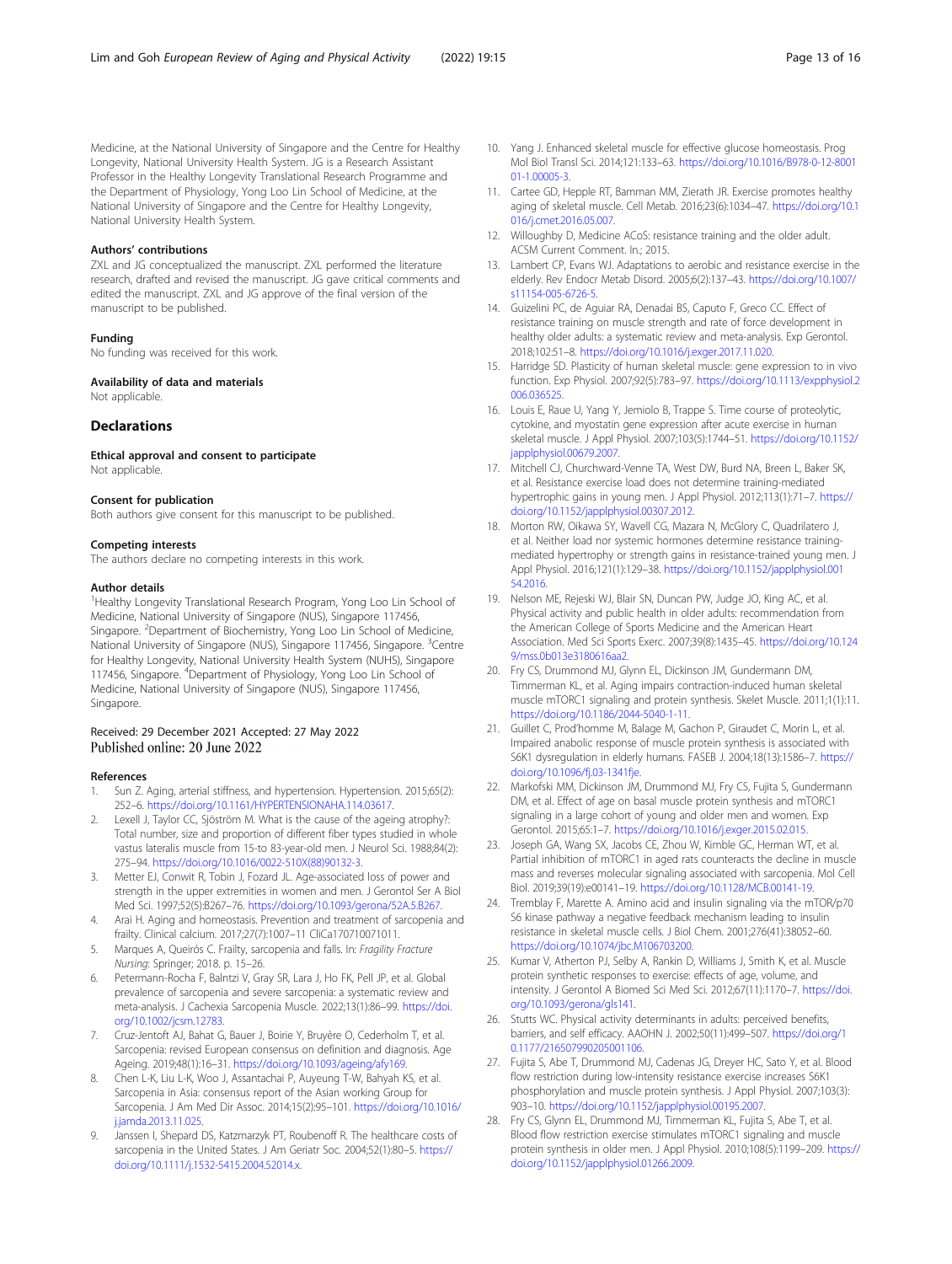- <span id="page-13-0"></span>29. de Souza TMF, Libardi CA, Cavaglieri CR, Gáspari AF, Brunelli DT, de Souza GV, et al. Concurrent training with blood flow restriction does not decrease inflammatory markers. Int J Sports Med. 2018;40(01):29–36. [https://doi.org/1](https://doi.org/10.1055/s-0043-119222) [0.1055/s-0043-119222](https://doi.org/10.1055/s-0043-119222).
- 30. Karabulut M, Abe T, Sato Y, Bemben MG. The effects of low-intensity resistance training with vascular restriction on leg muscle strength in older men. Eur J Appl Physiol. 2010;108(1):147–55. [https://doi.org/10.1007/s00421-](https://doi.org/10.1007/s00421-009-1204-5) [009-1204-5](https://doi.org/10.1007/s00421-009-1204-5).
- 31. Libardi C, Chacon-Mikahil M, Cavaglieri C, Tricoli V, Roschel H, Vechin F, et al. Effect of concurrent training with blood flow restriction in the elderly. Int J Sports Med. 2015;36(05):395–9. <https://doi.org/10.1055/s-0034-1390496>.
- 32. Sedghi SS. Effect of combined aerobic and resistance training with blood flow restriction in the elderly women. Sport Sci Pract Asp. 2017;14(1).
- 33. Sato Y. The history and future of KAATSU training. Int J KAATSU Train Res. 2005;1(1):1–5. [https://doi.org/10.3806/ijktr.1.1.](https://doi.org/10.3806/ijktr.1.1)
- 34. Takarada Y, Takazawa H, Ishii N. Applications of vascular occlusion diminish disuse atrophy of knee extensor muscles. Med Sci Sports Exerc. 2000;32(12): 2035–9. <https://doi.org/10.1097/00005768-200012000-00011>.
- 35. Kubota A, Sakuraba K, Koh S, Ogura Y, Tamura Y. Blood flow restriction by low compressive force prevents disuse muscular weakness. J Sci Med Sport. 2011;14(2):95–9. [https://doi.org/10.1016/j.jsams.2010.08.007.](https://doi.org/10.1016/j.jsams.2010.08.007)
- 36. Kubota A, Sakuraba K, Sawaki K, Sumide T, Tamura Y. Prevention of disuse muscular weakness by restriction of blood flow. Med Sci Sports Exerc. 2008; 40(3):529–34. [https://doi.org/10.1249/MSS.0b013e31815ddac6.](https://doi.org/10.1249/MSS.0b013e31815ddac6)
- 37. Barbalho M, Rocha AC, Seus TL, Raiol R, Del Vecchio FB, Coswig VS. Addition of blood flow restriction to passive mobilization reduces the rate of muscle wasting in elderly patients in the intensive care unit: a within-patient randomized trial. Clin Rehabil. 2019;33(2):233–40. [https://doi.org/10.1177/02](https://doi.org/10.1177/0269215518801440) [69215518801440](https://doi.org/10.1177/0269215518801440).
- 38. Patterson SD, Leggate M, Nimmo MA, Ferguson RA. Circulating hormone and cytokine response to low-load resistance training with blood flow restriction in older men. Eur J Appl Physiol. 2013;113(3):713–9. [https://doi.](https://doi.org/10.1007/s00421-012-2479-5) [org/10.1007/s00421-012-2479-5](https://doi.org/10.1007/s00421-012-2479-5).
- 39. Welle S. Growth hormone and insulin-like growth factor-I as anabolic agents. Curr Opin Clin Nutr Metab Care. 1998;1(3):257–62. [https://doi.org/1](https://doi.org/10.1097/00075197-199805000-00004) [0.1097/00075197-199805000-00004.](https://doi.org/10.1097/00075197-199805000-00004)
- 40. Giannoulis MG, Jackson N, Shojaee-Moradie F, Nair KS, Sonksen PH, Martin FC, et al. The effects of growth hormone and/or testosterone on whole body protein kinetics and skeletal muscle gene expression in healthy elderly men: a randomized controlled trial. J Clin Endocrinol Metab. 2008;93(8): 3066–74. <https://doi.org/10.1210/jc.2007-2695>.
- 41. Brill KT, Weltman AL, Gentili A, Patrie JT, Fryburg DA, Hanks JB, et al. Single and combined effects of growth hormone and testosterone administration on measures of body composition, physical performance, mood, sexual function, bone turnover, and muscle gene expression in healthy older men. J Clin Endocrinol Metab. 2002;87(12):5649–57. [https://doi.org/10.1210/jc.2](https://doi.org/10.1210/jc.2002-020098) [002-020098](https://doi.org/10.1210/jc.2002-020098).
- 42. Pinto RR, Karabulut M, Poton R, Polito MD. Acute resistance exercise with blood flow restriction in elderly hypertensive women: haemodynamic, rating of perceived exertion and blood lactate. Clin Physiol Funct Imaging. 2018;38(1):17–24. [https://doi.org/10.1111/cpf.12376.](https://doi.org/10.1111/cpf.12376)
- 43. Staunton CA, May AK, Brandner CR, Warmington SA. Haemodynamics of aerobic and resistance blood flow restriction exercise in young and older adults. Eur J Appl Physiol. 2015;115(11):2293–302. [https://doi.org/10.1007/](https://doi.org/10.1007/s00421-015-3213-x) [s00421-015-3213-x](https://doi.org/10.1007/s00421-015-3213-x).
- 44. de Freitas MC, Gerosa-Neto J, Zanchi NE, Lira FS, Rossi FE. Role of metabolic stress for enhancing muscle adaptations: practical applications. World J Methodol. 2017;7(2):46–54. <https://doi.org/10.5662/wjm.v7.i2.46>.
- 45. Grosicki GJ, Barrett B, Englund D, Liu C, Travison T, Cederholm T, et al. Circulating Interleukin-6 is associated with skeletal muscle strength, quality, and functional adaptation with exercise training in mobility-limited older adults. J Frailty Aging. 2020;9(1):57–63. <https://doi.org/10.14283/jfa.2019.30>.
- 46. Frontera WR, Meredith CN, O'Reilly KP, Knuttgen HG, Evans WJ. Strength conditioning in older men: skeletal muscle hypertrophy and improved function. J Appl Physiol. 1988;64(3):1038–44. [https://doi.org/10.1152/jappl.1](https://doi.org/10.1152/jappl.1988.64.3.1038) [988.64.3.1038](https://doi.org/10.1152/jappl.1988.64.3.1038).
- 47. Rantanen T, Avela J. Leg extension power and walking speed in very old people living independently. J Gerontol Ser A Biol Med Sci. 1997;52(4): M225–31. <https://doi.org/10.1093/gerona/52A.4.M225>.
- 48. Byrne C, Faure C, Keene DJ, Lamb SE. Ageing, muscle power and physical function: a systematic review and implications for pragmatic training

interventions. Sports Med. 2016;46(9):1311–32. [https://doi.org/10.1007/s402](https://doi.org/10.1007/s40279-016-0489-x) [79-016-0489-x.](https://doi.org/10.1007/s40279-016-0489-x)

- 49. Dipietro L, Campbell WW, Buchner DM, Erickson KI, Powell KE, Bloodgood B, et al. Physical activity, injurious falls, and physical function in aging: an umbrella review. Med Sci Sports Exerc. 2019;51(6):1303–13. [https://doi.org/1](https://doi.org/10.1249/MSS.0000000000001942) [0.1249/MSS.0000000000001942](https://doi.org/10.1249/MSS.0000000000001942).
- 50. Yasuda T, Fukumura K, Fukuda T, Uchida Y, Iida H, Meguro M, et al. Muscle size and arterial stiffness after blood flow-restricted low-intensity resistance training in older adults. Scand J Med Sci Sports. 2014;24(5):799–806. [https://](https://doi.org/10.1111/sms.12087) [doi.org/10.1111/sms.12087.](https://doi.org/10.1111/sms.12087)
- 51. Yasuda T, Fukumura K, Uchida Y, Koshi H, Iida H, Masamune K, et al. Effects of low-load, elastic band resistance training combined with blood flow restriction on muscle size and arterial stiffness in older adults. J Gerontol A Biomed Sci Med Sci. 2015;70(8):950–8. [https://doi.org/10.1093/gerona/](https://doi.org/10.1093/gerona/glu084)  $glu<sub>084</sub>$
- 52. Vechin FC, Libardi CA, Conceição MS, Damas FR, Lixandrão ME, Berton RP, et al. Comparisons between low-intensity resistance training with blood flow restriction and high-intensity resistance training on quadriceps muscle mass and strength in elderly. J Strength Cond Res. 2015;29(4):1071–6. <https://doi.org/10.1519/JSC.0000000000000703>.
- 53. Vechin FC, Libardi CA, Conceição MS, Damas F, Cavaglieri CR, Chacon-Mikahil MPT, et al. Low-intensity resistance training with partial blood flow restriction and high-intensity resistance training induce similar changes in skeletal muscle transcriptome in elderly humans. Appl Physiol Nutr Metab. 2019;44(2):216–20. [https://doi.org/10.1139/apnm-2018-0146.](https://doi.org/10.1139/apnm-2018-0146)
- 54. Cook SB, LaRoche DP, Villa MR, Barile H, Manini TM. Blood flow restricted resistance training in older adults at risk of mobility limitations. Exp Gerontol. 2017;99:138–45. [https://doi.org/10.1016/j.exger.2017.10.004.](https://doi.org/10.1016/j.exger.2017.10.004)
- 55. Thiebaud RS, Loenneke JP, Fahs CA, Rossow LM, Kim D, Abe T, et al. The effects of elastic band resistance training combined with blood flow restriction on strength, total bone-free lean body mass and muscle thickness in postmenopausal women. Clin Physiol Funct Imaging. 2013; 33(5):344–52. <https://doi.org/10.1111/cpf.12033>.
- 56. Yasuda T, Fukumura K, Tomaru T, Nakajima T. Thigh muscle size and vascular function after blood flow-restricted elastic band training in older women. Oncotarget. 2016;7(23):33595–607. [https://doi.org/10.18632/oncota](https://doi.org/10.18632/oncotarget.9564) [rget.9564](https://doi.org/10.18632/oncotarget.9564).
- 57. Cezar MA, De Sá CA, VdS C, Copatti SL, GAGd S, MEdS G. Effects of exercise training with blood flow restriction on blood pressure in medicated hypertensive patients. Motriz Revista de Educação Física. 2016;22(2):9–17. [https://doi.org/10.1590/S1980-6574201600020002.](https://doi.org/10.1590/S1980-6574201600020002)
- 58. Harber MP, Konopka AR, Undem MK, Hinkley JM, Minchev K, Kaminsky LA, et al. Aerobic exercise training induces skeletal muscle hypertrophy and age-dependent adaptations in myofiber function in young and older men. J Appl Physiol. 2012;113(9):1495–504. [https://doi.org/10.1152/japplphysiol.](https://doi.org/10.1152/japplphysiol.00786.2012) [00786.2012.](https://doi.org/10.1152/japplphysiol.00786.2012)
- 59. Le Bacquer O, Combe K, Patrac V, Ingram B, Combaret L, Dardevet D, et al. 4E-BP1 and 4E-BP2 double knockout mice are protected from agingassociated sarcopenia. J Cachexia Sarcopenia Muscle. 2019;10(3):696–709. <https://doi.org/10.1002/jcsm.12412>.
- 60. Gundermann DM, Fry CS, Dickinson JM, Walker DK, Timmerman KL, Drummond MJ, et al. Reactive hyperemia is not responsible for stimulating muscle protein synthesis following blood flow restriction exercise. J Appl Physiol. 2012;112(9):1520–8. <https://doi.org/10.1152/japplphysiol.01267.2011>.
- 61. Takada S, Okita K, Suga T, Omokawa M, Kadoguchi T, Sato T, et al. Lowintensity exercise can increase muscle mass and strength proportionally to enhanced metabolic stress under ischemic conditions. J Appl Physiol. 2012; 113(2):199–205. [https://doi.org/10.1152/japplphysiol.00149.2012.](https://doi.org/10.1152/japplphysiol.00149.2012)
- 62. Loenneke JP, Pujol TJ. The use of occlusion training to produce muscle hypertrophy. Strength & Conditioning Journal. 2009;31(3):77–84. [https://doi.](https://doi.org/10.1519/SSC.0b013e3181a5a352) [org/10.1519/SSC.0b013e3181a5a352](https://doi.org/10.1519/SSC.0b013e3181a5a352).
- 63. Schoenfeld BJ. Potential mechanisms for a role of metabolic stress in hypertrophic adaptations to resistance training. Sports Med. 2013;43(3):179– 94. <https://doi.org/10.1007/s40279-013-0017-1>.
- 64. Suga T, Okita K, Morita N, Yokota T, Hirabayashi K, Horiuchi M, et al. Dose effect on intramuscular metabolic stress during low-intensity resistance exercise with blood flow restriction. J Appl Physiol. 2010;108(6):1563–7. [https://doi.org/10.1152/japplphysiol.00504.2009.](https://doi.org/10.1152/japplphysiol.00504.2009)
- 65. Goto K, Ishii N, Kizuka T, Takamatsu K. The impact of metabolic stress on hormonal responses and muscular adaptations. Med Sci Sports Exerc. 2005; 37(6):955–63.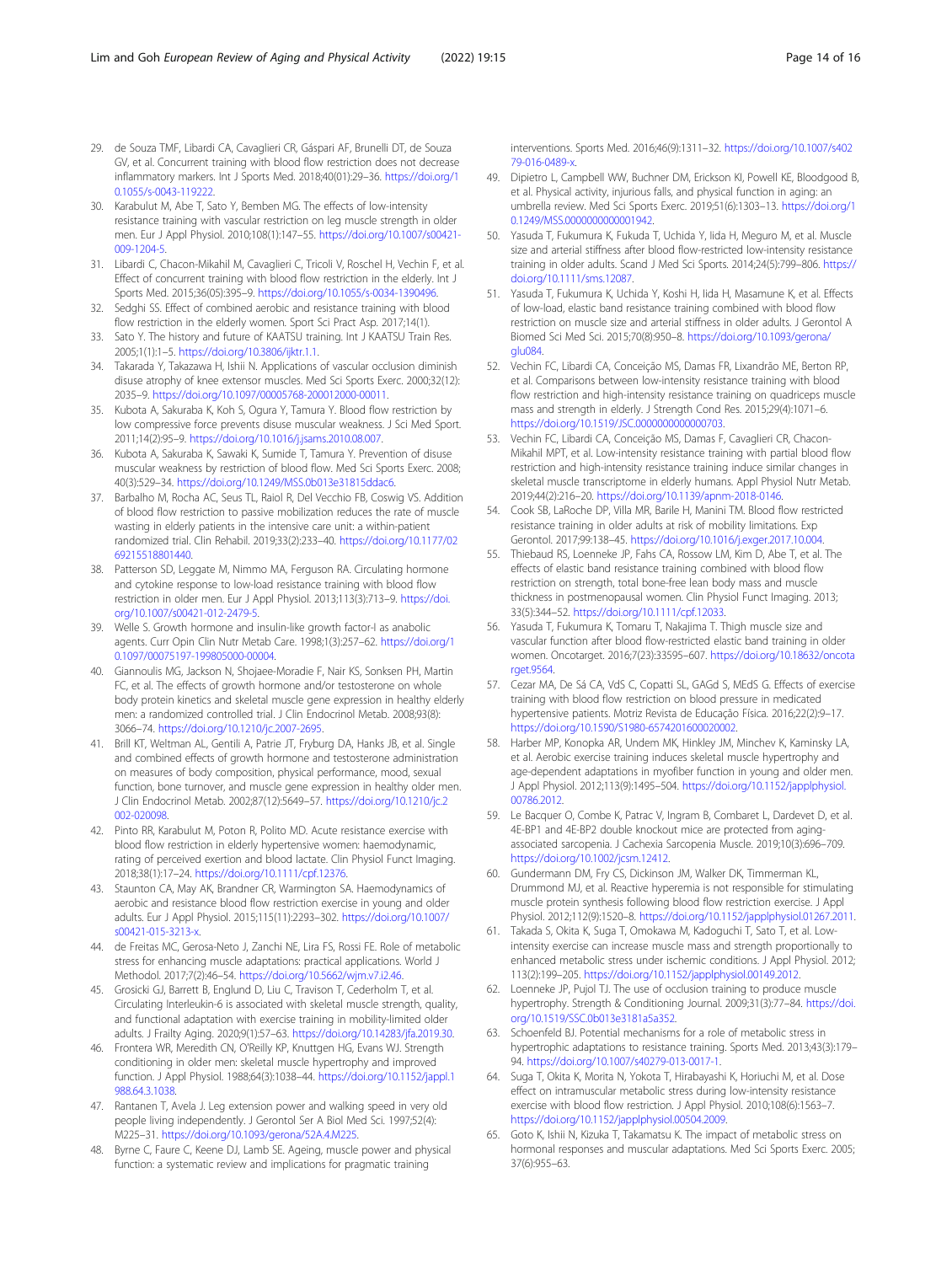- <span id="page-14-0"></span>66. Oishi Y, Tsukamoto H, Yokokawa T, Hirotsu K, Shimazu M, Uchida K, et al. Mixed lactate and caffeine compound increases satellite cell activity and anabolic signals for muscle hypertrophy. J Appl Physiol. 2015;118(6):742–9. [https://doi.org/10.1152/japplphysiol.00054.2014.](https://doi.org/10.1152/japplphysiol.00054.2014)
- 67. Fahs CA, Rossow LM, Thiebaud RS, Loenneke JP, Kim D, Abe T, et al. Vascular adaptations to low-load resistance training with and without blood flow restriction. Eur J Appl Physiol. 2014;114(4):715–24. [https://doi.org/10.1](https://doi.org/10.1007/s00421-013-2808-3) [007/s00421-013-2808-3.](https://doi.org/10.1007/s00421-013-2808-3)
- 68. Ozaki H, Sakamaki M, Yasuda T, Fujita S, Ogasawara R, Sugaya M, et al. Increases in thigh muscle volume and strength by walk training with leg blood flow reduction in older participants. J Gerontol A Biomed Sci Med Sci. 2011;66(3):257–63. [https://doi.org/10.1093/gerona/glq182.](https://doi.org/10.1093/gerona/glq182)
- 69. Ozaki H, Miyachi M, Nakajima T, Abe T. Effects of 10 weeks walk training with leg blood flow reduction on carotid arterial compliance and muscle size in the elderly adults. Angiology. 2011;62(1):81–6. [https://doi.org/10.11](https://doi.org/10.1177/0003319710375942) [77/0003319710375942.](https://doi.org/10.1177/0003319710375942)
- 70. Iida H, Nakajima T, Kurano M, Yasuda T, Sakamaki M, Sato Y, et al. Effects of walking with blood flow restriction on limb venous compliance in elderly subjects. Clin Physiol Funct Imaging. 2011;31(6):472–6. [https://doi.org/1](https://doi.org/10.1111/j.1475-097X.2011.01044.x) [0.1111/j.1475-097X.2011.01044.x](https://doi.org/10.1111/j.1475-097X.2011.01044.x).
- 71. Ramos-Campo DJ, Scott BR, Alcaraz PE, Rubio-Arias JA. The efficacy of resistance training in hypoxia to enhance strength and muscle growth: a systematic review and meta-analysis. Eur J Sport Sci. 2018;18(1):92–103. <https://doi.org/10.1080/17461391.2017.1388850>.
- 72. Barjaste A, Mirzaei B, Rahmani-nia F, Haghniyaz R, Brocherie F. Concomitant aerobic-and hypertrophy-related skeletal muscle cell signaling following blood flow-restricted walking. Sci Sports. 2020;36(2):e51–8. [https://doi.org/1](https://doi.org/10.1016/j.scispo.2020.03.006) [0.1016/j.scispo.2020.03.006.](https://doi.org/10.1016/j.scispo.2020.03.006)
- 73. Yang X, Yang S, Wang C, Kuang S. The hypoxia-inducible factors HIF1α and HIF2α are dispensable for embryonic muscle development but essential for postnatal muscle regeneration. J Biol Chem. 2017;292(14):5981–91. [https://](https://doi.org/10.1074/jbc.M116.756312) [doi.org/10.1074/jbc.M116.756312](https://doi.org/10.1074/jbc.M116.756312).
- 74. Shimizu R, Hotta K, Yamamoto S, Matsumoto T, Kamiya K, Kato M, et al. Low-intensity resistance training with blood flow restriction improves vascular endothelial function and peripheral blood circulation in healthy elderly people. Eur J Appl Physiol. 2016;116(4):749–57. [https://doi.org/10.1](https://doi.org/10.1007/s00421-016-3328-8) [007/s00421-016-3328-8.](https://doi.org/10.1007/s00421-016-3328-8)
- 75. Huey KA. Potential roles of vascular endothelial growth factor during skeletal muscle hypertrophy. Exerc Sport Sci Rev. 2018;46(3):195–202. [https://doi.org/10.1249/JES.0000000000000152.](https://doi.org/10.1249/JES.0000000000000152)
- 76. Kirchengast S, Huber J. Gender and age differences in lean soft tissue mass and sarcopenia among healthy elderly. Anthropol Anz. 2009;67(2):139–51. <https://doi.org/10.1127/0003-5548/2009/0018>.
- 77. Cherin P, Voronska E, Fraoucene N, de Jaeger C. Prevalence of sarcopenia among healthy ambulatory subjects: the sarcopenia begins from 45 years. Aging Clin Exp Res. 2014;26(2):137–46. [https://doi.org/10.1007/s40520-013-](https://doi.org/10.1007/s40520-013-0132-8) [0132-8.](https://doi.org/10.1007/s40520-013-0132-8)
- 78. Vina J, Sastre J, Pallardo F, Gambini J, Borras C. Role of mitochondrial oxidative stress to explain the different longevity between genders. Protective effect of estrogens. Free Radic Res. 2006;40(12):1359–65. [https://](https://doi.org/10.1080/10715760600952851) [doi.org/10.1080/10715760600952851](https://doi.org/10.1080/10715760600952851).
- 79. Cooper R, Mishra G, Clennell S, Guralnik J, Kuh D: Menopausal status and physical performance in midlife: findings from a British birth cohort study. Menopause (New York, NY) 2008, 15(6):1079.
- 80. Carville SF, Rutherford OM, Newham DJ. Power output, isometric strength and steadiness in the leg muscles of pre-and postmenopausal women; the effects of hormone replacement therapy. Eur J Appl Physiol. 2006;96(3):292– 8. [https://doi.org/10.1007/s00421-005-0078-4.](https://doi.org/10.1007/s00421-005-0078-4)
- 81. Hansen M, Skovgaard D, Reitelseder S, Holm L, Langbjerg H, Kjaer M. Effects of estrogen replacement and lower androgen status on skeletal muscle collagen and myofibrillar protein synthesis in postmenopausal women. J Gerontol A Biomed Sci Med Sci. 2012;67(10):1005–13. [https://doi.org/10.1](https://doi.org/10.1093/gerona/gls007) [093/gerona/gls007](https://doi.org/10.1093/gerona/gls007).
- 82. Iannuzzi-Sucich M, Prestwood KM, Kenny AM. Prevalence of sarcopenia and predictors of skeletal muscle mass in healthy, older men and women. J Gerontol Ser A Biol Med Sci. 2002;57(12):M772–7. [https://doi.org/10.1093/](https://doi.org/10.1093/gerona/57.12.M772) [gerona/57.12.M772.](https://doi.org/10.1093/gerona/57.12.M772)
- 83. van den Beld AW, de Jong FH, Grobbee DE, Pols HA, Lamberts SW. Measures of bioavailable serum testosterone and estradiol and their relationships with muscle strength, bone density, and body composition in

elderly men. J Clin Endocrinol Metab. 2000;85(9):3276–82. [https://doi.org/1](https://doi.org/10.1210/jcem.85.9.6825) [0.1210/jcem.85.9.6825.](https://doi.org/10.1210/jcem.85.9.6825)

- 84. Sih R, Morley JE, Kaiser FE, Perry HM III, Patrick P, Ross C. Testosterone replacement in older hypogonadal men: a 12-month randomized controlled trial. J Clin Endocrinol Metab. 1997;82(6):1661–7. [https://doi.org/1](https://doi.org/10.1210/jcem.82.6.3988) [0.1210/jcem.82.6.3988.](https://doi.org/10.1210/jcem.82.6.3988)
- 85. Kenny AM, Prestwood KM, Gruman CA, Marcello KM, Raisz LG. Effects of transdermal testosterone on bone and muscle in older men with low bioavailable testosterone levels. J Gerontol Ser A Biol Med Sci. 2001;56(5): M266–72. <https://doi.org/10.1093/gerona/56.5.M266>.
- 86. Häkkinen K, Pakarinen A. Muscle strength and serum testosterone, cortisol and SHBG concentrations in middle-aged and elderly men and women. Acta Physiol Scand. 1993;148(2):199–207. [https://doi.org/10.1111/j.1748-171](https://doi.org/10.1111/j.1748-1716.1993.tb09549.x) [6.1993.tb09549.x](https://doi.org/10.1111/j.1748-1716.1993.tb09549.x).
- 87. Loenneke JP, Fahs CA, Rossow LM, Sherk VD, Thiebaud RS, Abe T, et al. Effects of cuff width on arterial occlusion: implications for blood flow restricted exercise. Eur J Appl Physiol. 2012;112(8):2903–12. [https://doi.org/1](https://doi.org/10.1007/s00421-011-2266-8) [0.1007/s00421-011-2266-8.](https://doi.org/10.1007/s00421-011-2266-8)
- 88. Rossow LM, Fahs CA, Loenneke JP, Thiebaud RS, Sherk VD, Abe T, et al. Cardiovascular and perceptual responses to blood-flow-restricted resistance exercise with differing restrictive cuffs. Clin Physiol Funct Imaging. 2012; 32(5):331–7. <https://doi.org/10.1111/j.1475-097X.2012.01131.x>.
- 89. Patterson SD, Hughes L, Head P, Warmington S, Brandner C. Blood flow restriction training: a novel approach to augment clinical rehabilitation: how to do it. In.: BMJ publishing group ltd and British Association of Sport and Exercise. Medicine. 2017;51(23):1648–9. [https://doi.org/10.1136/bjsports-201](https://doi.org/10.1136/bjsports-2017-097738) [7-097738.](https://doi.org/10.1136/bjsports-2017-097738)
- 90. McEwen JA, Owens JG, Jeyasurya J. Why is it crucial to use personalized occlusion pressures in blood flow restriction (BFR) rehabilitation? J Med Biol Eng. 2019;39(2):173–7. [https://doi.org/10.1007/s40846-018-0397-7.](https://doi.org/10.1007/s40846-018-0397-7)
- 91. Ilett MJ, Rantalainen T, Keske MA, May AK, Warmington SA. The effects of restriction pressures on the acute responses to blood flow restriction exercise. Front Physiol. 2019;10:1018. [https://doi.org/10.3389/fphys.2019.0101](https://doi.org/10.3389/fphys.2019.01018) [8](https://doi.org/10.3389/fphys.2019.01018).
- 92. Araújo JP, Silva ED, Silva JC, Souza TS, Lima EO, Guerra I, et al. The acute effect of resistance exercise with blood flow restriction with hemodynamic variables on hypertensive subjects. J Hum Kinet. 2014;43(1):79–85. [https://](https://doi.org/10.2478/hukin-2014-0092) [doi.org/10.2478/hukin-2014-0092.](https://doi.org/10.2478/hukin-2014-0092)
- 93. Brand C, Griebeler LC, Roth MA, Mello FF, Barros TVP, Neu LD. Efeito do treinamento resistido em parâmetros cardiovasculares de adultos normotensos e hipertensos. Rev Bras Cardiol. 2013;26(6):435–41.
- 94. Pescatello LS, Fargo AE, Leach CN Jr, Scherzer HH. Short-term effect of dynamic exercise on arterial blood pressure. Circulation. 1991;83(5):1557–61. <https://doi.org/10.1161/01.CIR.83.5.1557>.
- 95. Costa JBY, Gerage AM, Gonçalves CGS, Pina FLC, Polito MD. Influence of the training status on the blood pressure behavior after a resistance training session in hypertensive older females. Rev Bras Med Esporte. 2010;16(2): 103–6. <https://doi.org/10.1590/S1517-86922010000200005>.
- 96. Chulvi-Medrano I. Resistance training with blood flow restriction and hypertensive subjects. J Hum Kinet. 2015;46(1):7–8. [https://doi.org/10.1515/](https://doi.org/10.1515/hukin-2015-0028) [hukin-2015-0028.](https://doi.org/10.1515/hukin-2015-0028)
- 97. Loenneke J, Wilson J, Wilson G, Pujol T, Bemben M. Potential safety issues with blood flow restriction training. Scand J Med Sci Sports. 2011;21(4):510– 8. <https://doi.org/10.1111/j.1600-0838.2010.01290.x>.
- 98. Nakajima T, Kurano M, Iida H, Takano H, Oonuma H, Morita T, et al. Use and safety of KAATSU training: results of a national survey. Int J KAATSU Train Res. 2006;2(1):5–13. [https://doi.org/10.3806/ijktr.2.5.](https://doi.org/10.3806/ijktr.2.5)
- 99. Wong ML, Formiga MF, Owens J, Asken T, Cahalin LP. Safety of blood flow restricted exercise in hypertension: a meta-analysis and systematic review with potential applications in orthopedic care. Tech Orthop. 2018;33(2):80–8. <https://doi.org/10.1097/BTO.0000000000000288>.
- 100. Harper SA, Roberts LM, Layne AS, Jaeger BC, Gardner AK, Sibille KT, et al. Blood-flow restriction resistance exercise for older adults with knee osteoarthritis: a pilot randomized clinical trial. J Clin Med. 2019;8(2):265. <https://doi.org/10.3390/jcm8020265>.
- 101. Pinto RR, Polito MD. Haemodynamic responses during resistance exercise with blood flow restriction in hypertensive subjects. Clin Physiol Funct Imaging. 2016;36(5):407–13. [https://doi.org/10.1111/cpf.12245.](https://doi.org/10.1111/cpf.12245)
- 102. Lopes KG, Bottino DA, Farinatti P, MdGC d S, Maranhão PA, CMS d A, et al. Strength training with blood flow restriction–a novel therapeutic approach